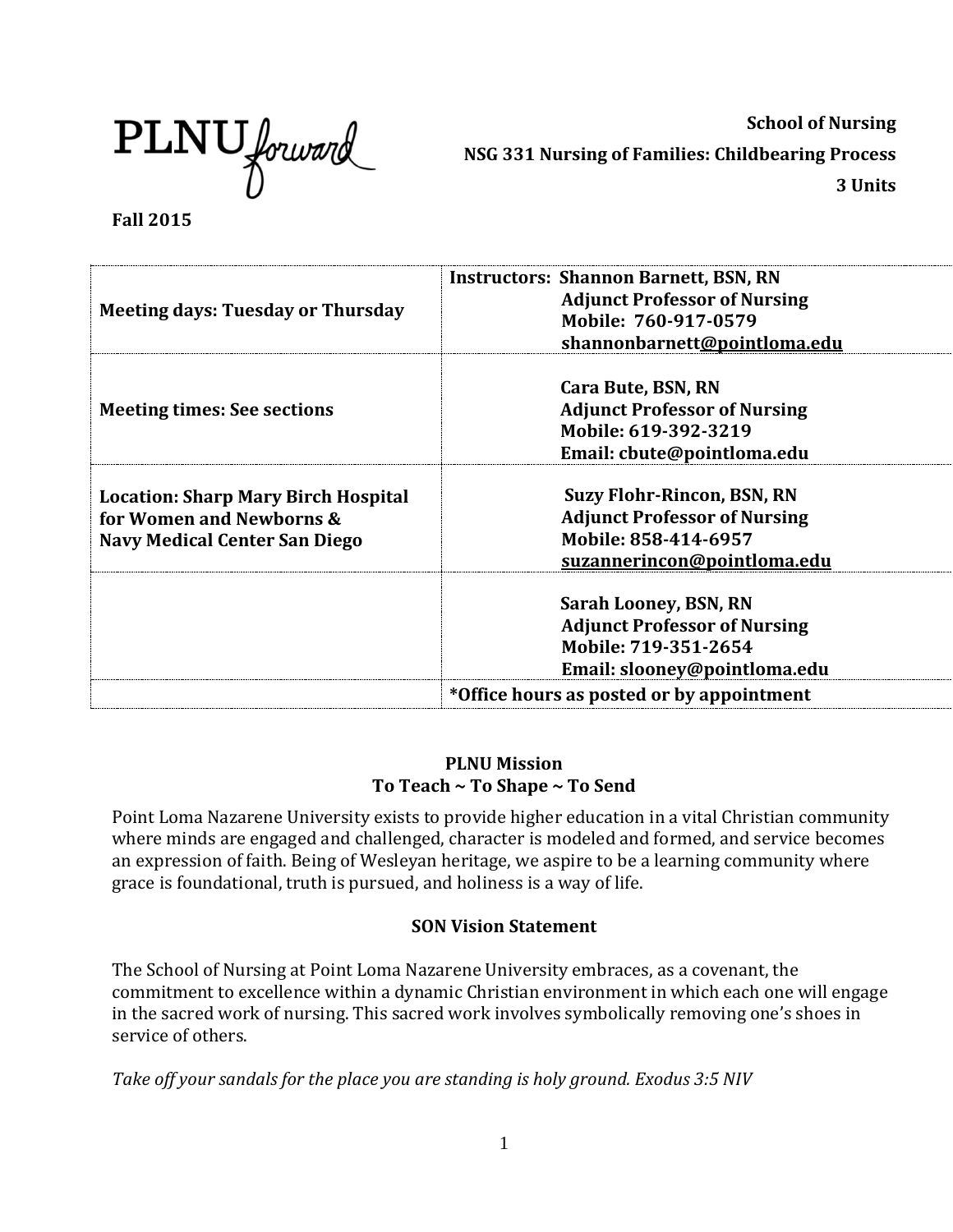# **SON Mission Statement**

The School of Nursing at Point Loma Nazarene University exists to support the university Wesleyan mission and to provide an interdisciplinary learning program of excellence. Graduates of the SON are distinctly identified by grace, truth and holiness, serving others after the example of Christ, as they are sent to fulfill their calling as professional nurses.

*So He got up from the meal, took off His outer clothing, and wrapped a towel around His waist. After that, He poured water into a basin and began to wash His disciple's feet, drying them with a towel that was wrapped around Him. John 13: 4-5 NIV* 

*Now that I, your Lord and Teacher, have washed your feet, you also should wash one another's feet. I have set you an example that you should do as I have done for you. John 13: 14-15 NIV* 

Faculty reserves the right to make necessary schedule changes to this syllabus as the semester progresses.

Every attempt will be made to minimize the inconvenience to the student in the event of a change to the syllabus. Students will be notified of changes via eclass announcement section, with accompanying email notification, in a timely manner.

# **COURSE DESCRIPTIONS**

Consists of opportunities for application of nursing theory as it relates to families throughout pregnancy, labor, delivery, and the postpartum period, including the care of the newborn. Graded Credit/No Credit.

# **PRE-REQUISITES:** Current Junior standing in the nursing program

Note: A minimum grade of "C" must be achieved in all prerequisite courses for course eligibility

## **CO-REQUISITES:** NSG 330

Note: A minimum grade of "C" must be achieved in all co-requisite courses in order to progress in the program.

## **CREDIT HOUR INFORMATION**

In the interest of providing sufficient time to accomplish the stated Course Learning Outcomes, this class meets the PLNU credit hour policy for a 3 unit class delivered over15 weeks.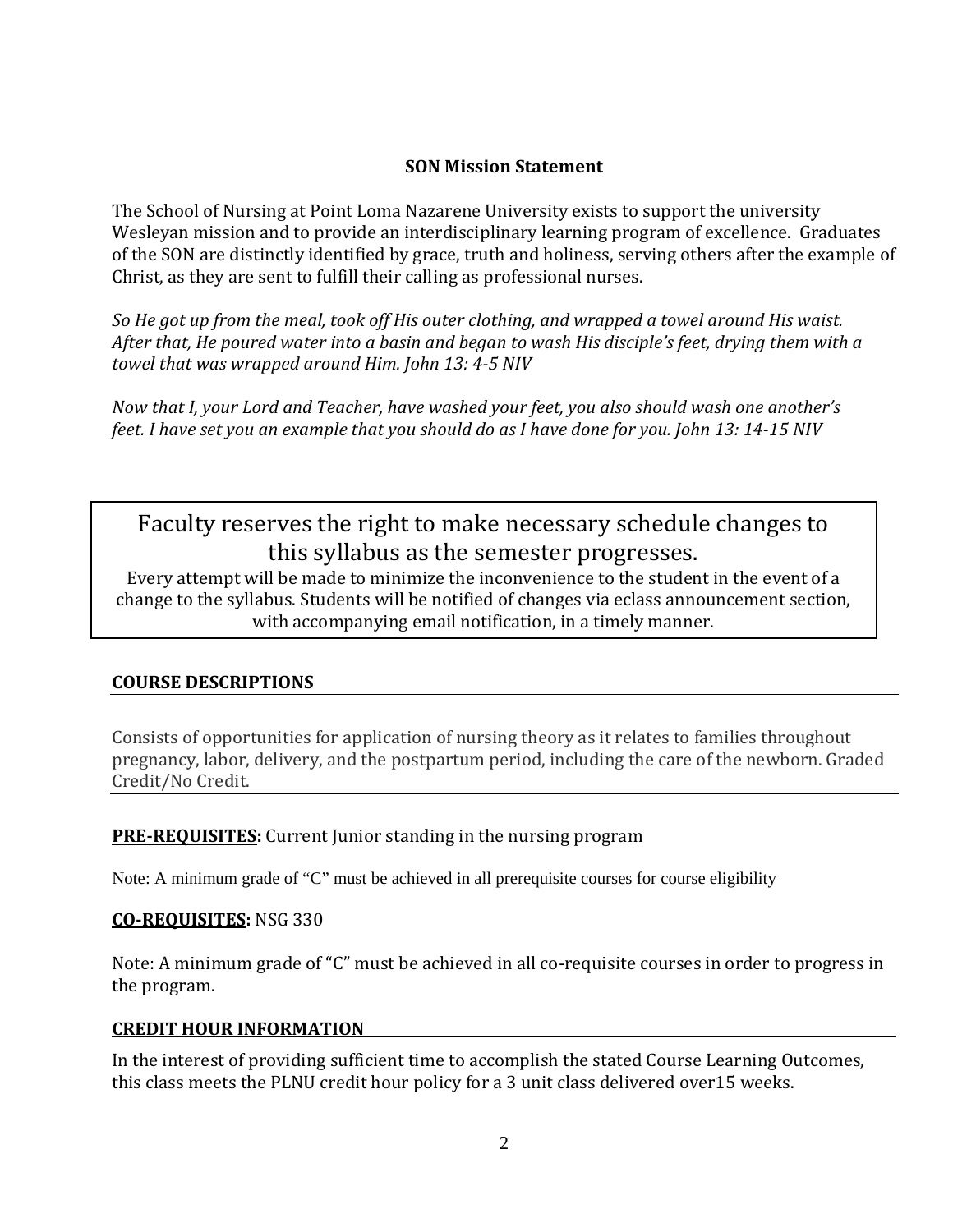# **PROGRAM VALUES & COURSE LEARNING OUTCOMES**

Upon completion of NSG 331 , the student will meet the following outcomes:

# **Inquiring Faithfully:**

# **NSG 331 Course Learning Outcomes (CLOs)**

- 1. Collaborates with patient, interdisciplinary care team and nursing faculty to advocate for patient and family (PLO 1.1; QSEN Patient-centered care).
- 2. Implement individualized evidence–based plan of care for the childbearing family (PLO 1. 3/1.4; BSN essential I-3; QSEN EBP; BSN essential III-6 BSN essential IX-1,3; QSEN EBP)
- 3. Evaluates the implementation of evidence-based practice care within the healthcare setting (PLO 1.3; QSEN EBP).
- 4. Examine own personal self-care practices in provision of sustained quality care (PLO1.5; BSN essential VIII-14)

# **Caring Faithfully:**

# **NSG 331 Course Learning Outcomes (CLOs)**

- Exemplify Christ's love through compassionate care for the childbearing family (PLO 2.1; BSN essential IX-21).
- Investigate community resources to advocate for optimal health care for patients, families and communities (PLO 2.2; BSN essential IX-10)
- Incorporate patient's health beliefs, culture, and health literacy into nursing plan of care (PLO 2.1; BSN essential IX-7; QSEN patient-centered care)
- Reflect on personal beliefs and values as related to professional nursing practice (PLO 2.3; BSN essential VIII-6, 3/4; QSEN patient-centered care)

## **Communicating Faithfully:**

# **NSG 331 Course Learning Outcomes (CLOs)**

- 1. Engage with information technologies to document and monitor patient care.
- 2. Formulate evidence-based health education to enhance patient/family understanding of health care practices (PLO 3.4 & PLO 3.5; BSN essential VII-2, 3, 5; QSEN teamwork and patient-centered care).
- 3. Apply therapeutic communication skills to deliver patient/family-centered care (PLO 3.2 & PLO 3.3; BSN essential I-4, VI-2; QSEN Informatics).
- 4. Evaluate the inter- and intra-professional communication to optimize patient outcomes (PLO 3.3; BSN essential VI-4).

## **Following Faithfully:**

## **NSG 331 Course Learning Outcomes (CLOs)**

- 1. Evaluates the role of the professional nurse in improving the design of practice (PLO 4.1).
- 2. Applies professional standards of care according to ethical, legal and Christian principles (PLO 4.2; BSN essential VIII-1, 2)
- 3. Commit to lifelong learning and continued professional development for nursing excellence (PLO 4.3; BSN essential VIII-13; BSN essential I-9)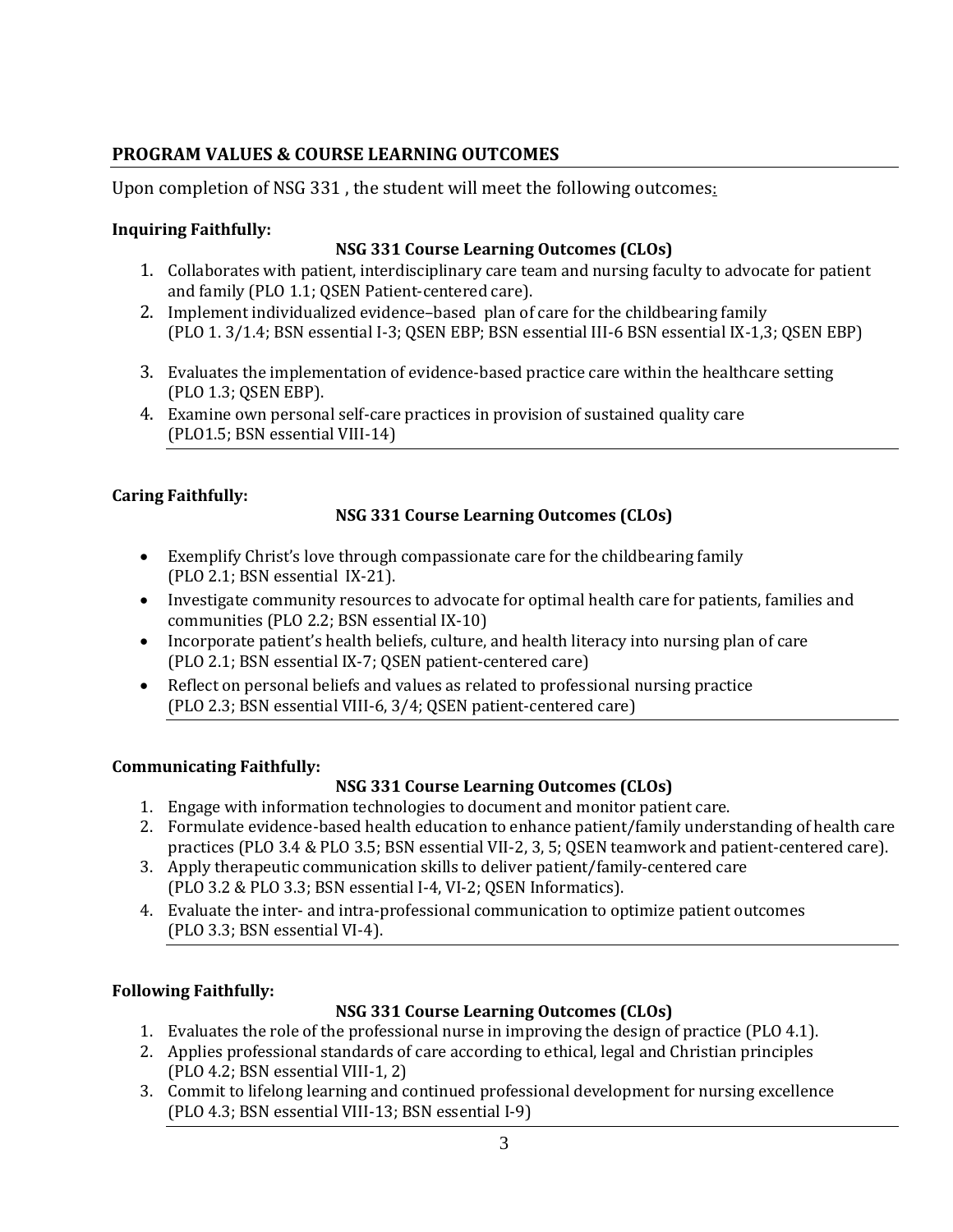# **Leading Faithfully:**

# **NSG 331 Course Learning Outcomes (CLOs)**

- 1. Create a safe and compassionate caring environment that results in high quality patient outcomes (PLO 5.1; BSN essential IX-11, 12).
- 2. Role model Christian nursing by integrating servant leadership into the care of diverse populations (PLO 5-2; BSN essential I-5; QSEN Patient-centered care).

LEARNING STRATEGIES**:** The following methods will be used as learning strategies for the clinical setting:<br>1.

- 1. Guided clinical practice<br>2. Self study guides for eac
- 2. Self study guides for each clinical area<br>3. Nursing care maps
- 3. Nursing care maps<br>4. Free writing or journ
- 4. Free writing or journal entries<br>5. Independent clinical experience
- 5. Independent clinical experiences

METHODS OF EVALUATION**:** Students must meet a minimum of 75% of the standards listed on the *Clinical Evaluation Form* to receive "Credit". To receive credit for the course, all assignments must be completed as assigned – NO EXCEPTIONS.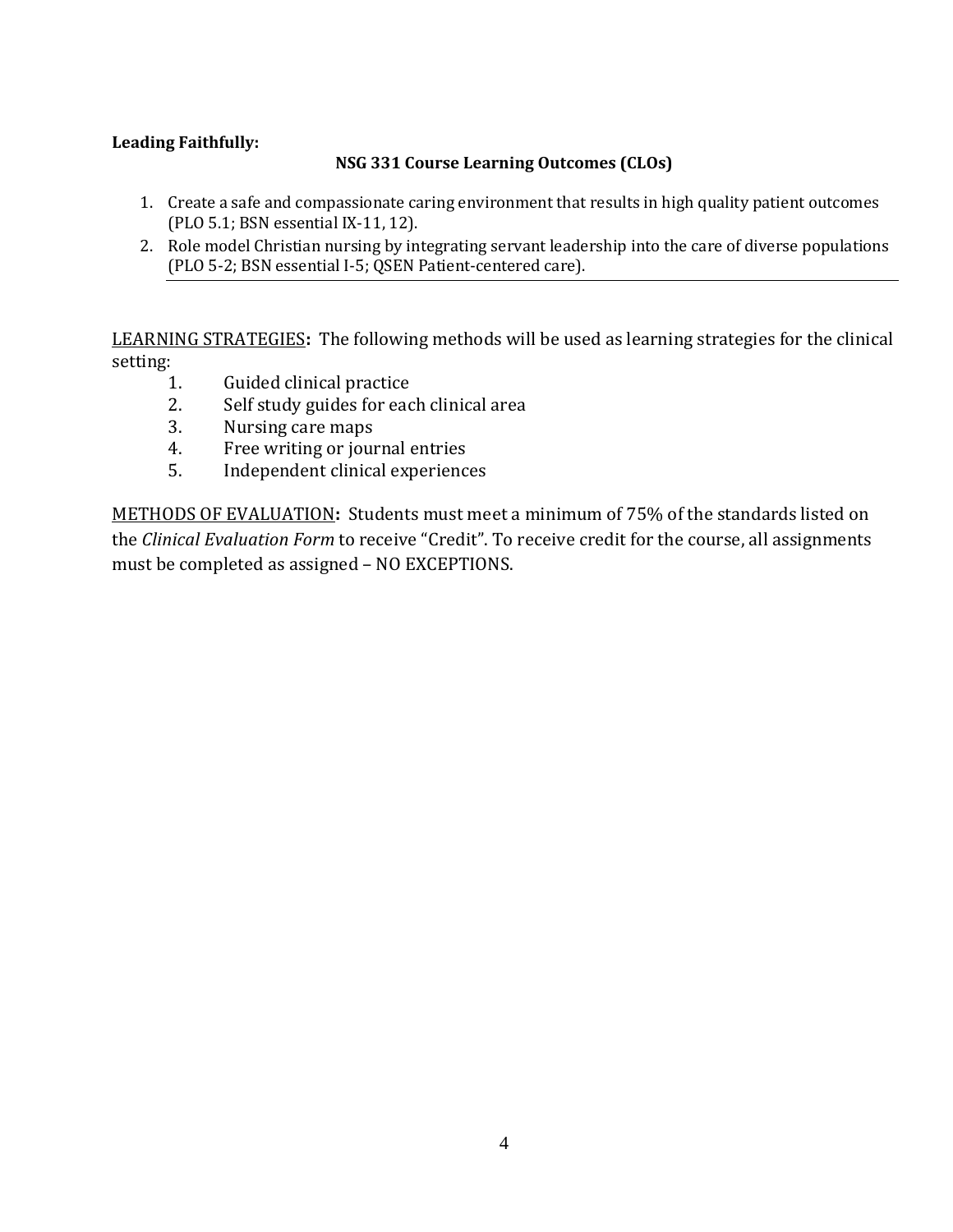# **ACADEMIC POLICIES**

Make up for clinical hours is at the discretion of the faculty. All clinical (i.e. on-campus, skills lab, clinical sites) hours must be made up. It is the responsibility of the student to initiate communication regarding arrangements for make-up. Failure to makeup clinical hours will result in a "No Credit" for the clinical practicum and an incomplete for the co-requisite theory course.

# **ATTENDANCE AND PARTICIPATION**

Make up for clinical hours is at the discretion of the faculty. All clinical (i.e. on-campus, skills lab, clinical sites) hours must be made up. It is the responsibility of the student to initiate communication regarding arrangements for make-up. Failure to make up clinical hours will result in a "no credit" for the clinical practicum and an incomplete for the co-requisite theory course.

- **Call the night before or the morning of clinical day to notify instructor of absence.** Type of makeup assignment is assigned at the discretion of the clinical instructor and **due 2 weeks after missed clinical day - NO EXCEPTIONS**
- **Have a valid Point Loma Nazarene University picture ID with them and DISPLAYED in order to engage in clinical practice.**
- **ALL** clinical requirements including compliance with immunizations, hospital required forms and background check information **must be completed and turned in** to faculty or School of Nursing as assigned prior to first clinical shift (on-campus, skills lab, clinical site) or as directed. Failure to do so will result in the inability to attend clinical session and **formal disciplinary action.**
- **Actively** participate in clinical conferences.
- Complete all assigned self-study guides by first day of on-site clinical. (Students are not permitted to care for clients if the self-study guides are not completed.)
- Make every effort to work collaboratively with assigned staff nurse and communicate any issues directly to instructor.
- Demonstrate the possession of medication information on assigned medications and on each medication given by the student. The information must highlight the effect on the fetus or breastfeeding newborn, and safety for use in pregnancy. Medications will be reviewed with the instructor or assigned RN before administering a medication to a patient. Pre-printed cards or medication grid provided by the professor may be used.

# **REQUIRED TEXTS & RECOMMENDED STUDY RESOURCES**

Same as NSG 330 (Theory)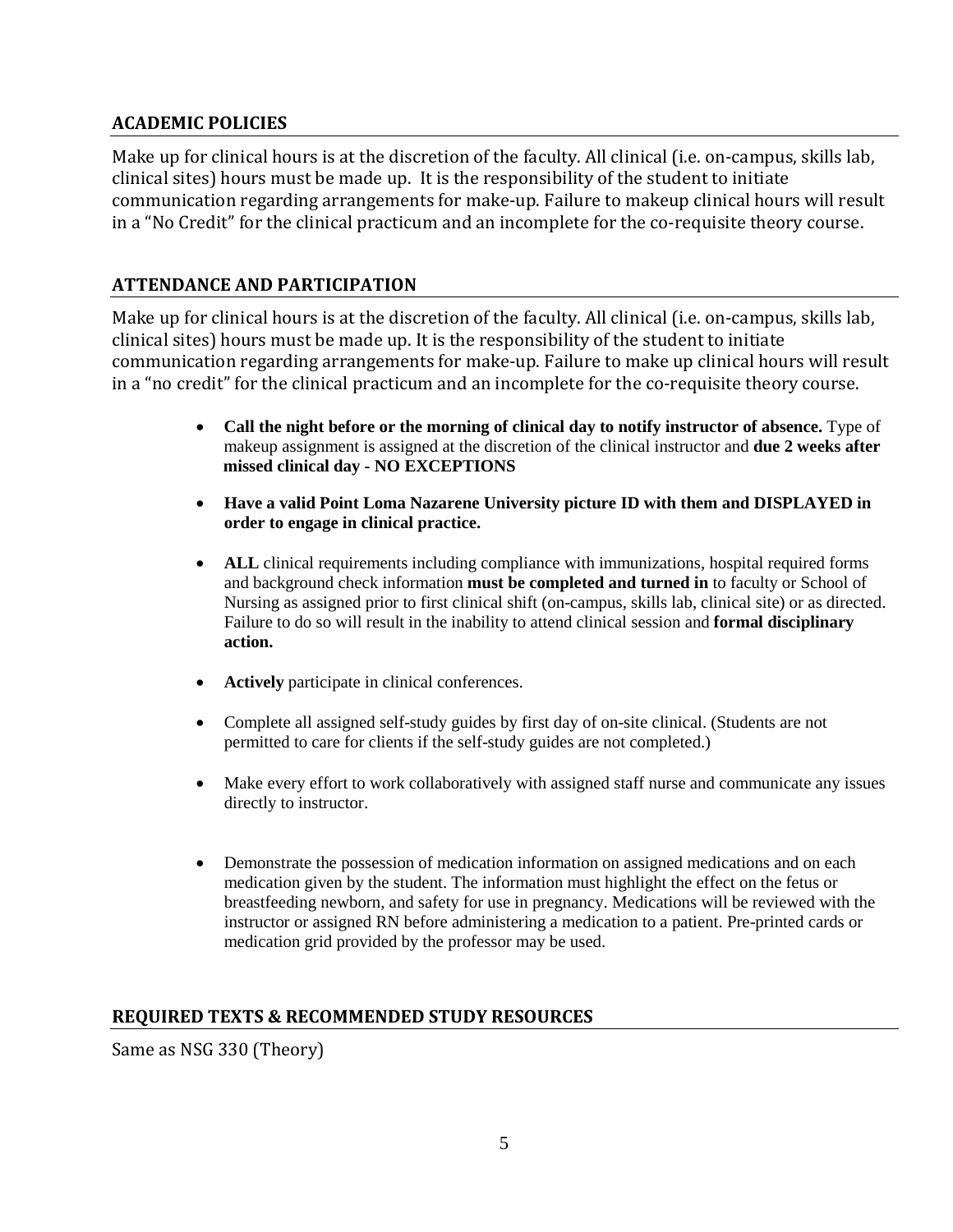# **PORTFOLIO REQUIREMENT**

At the conclusion of each course, students are expected to complete/update a LiveText® portfolio including self-evaluation of outcomes using the BSN Growth Portfolio template. The portfolio provides evidence supporting professional development and attainment of PLNU SON BSN graduate outcomes. For this course, the following assignment(s) are **required** to be submitted in LiveText®.

• *Guided Reflective Journals: Responsibility, Accountability, Respect/Dignity for others, Humility, Courage (see Activity 2)*

Students are strongly encouraged to submit additional coursework into LiveText® to demonstrate personal and professional growth.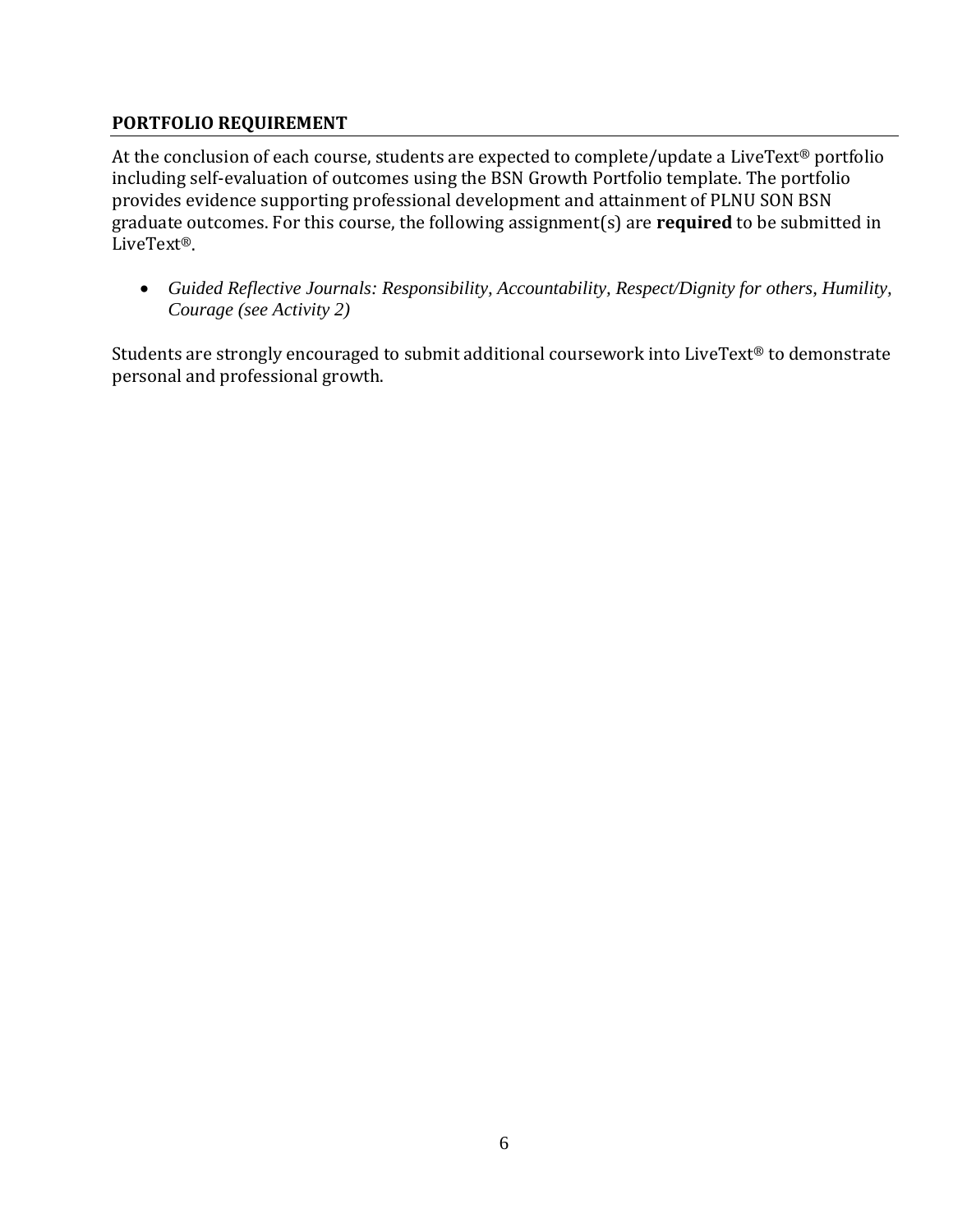#### **REQUIRED LEARNING ACTIVITIES**

**Activity 1**: Care Maps (see care map template in Canvas)

**Number Due**: 3 – due the week after you have cared for the patient

**Student Learning Outcomes**: On completion of the clinical day the student will:

- 1. Recognize changes in client status and identify possible interventions.
- 2. Perform thorough, accurate assessments in each the childbearing areas with corresponding documentation
- 3. Demonstrate the ability to anticipate the needs of the childbearing family and render appropriate care
- 4. Reflect on care given and redirect their actions as needed.
- 5. Display the ability to set forth a plan for completion of tasks.
- 6. Develop a plan for evaluating the effectiveness and outcomes of plan.
- 7. Interact in an ethical manner at all times and with all persons using Christian principles

#### GUIDELINES:

- 1. 3 concept maps due during the semester
- 2. Each completed Care Map must include:

 $\Box$  Patient Assessment (done weekly in clinical)

 $\Box$  Induded in the body of the care map

 $\Box$  Pathophysiology of the disease/problem

 $\Box$  Main physiologic problem(s) including all relevant diagnostic findings (X-

rays, labs, physical assessment findings, etc.)

 $\Box$  Main psychosocial problem (or potential problem)

Nursing interventions (at least 3) with evaluation method for each

Outcomes/Goals – at least 2 per intervention

3. Concept Maps will be reviewed weekly as turned in and returned to student with feedback.

 $\Box$  First two (2) concept maps-reviewed and graded as pass/fail. Those concept  $\Box$  Final concept map (1) will be graded for a maximum of 15 points toward NSG 330 Maps that do not meet minimum standards or lack demonstration of learned knowledge will be returned for rewrite and resubmission.

DUE DATE: One week following the experience on which you've chosen to do the care map. Turn all clinical assignments in using course folders provided by the clinical instructor.

RESOURCES: See Canvas to obtain required forms and helpful guidelines for completing care maps.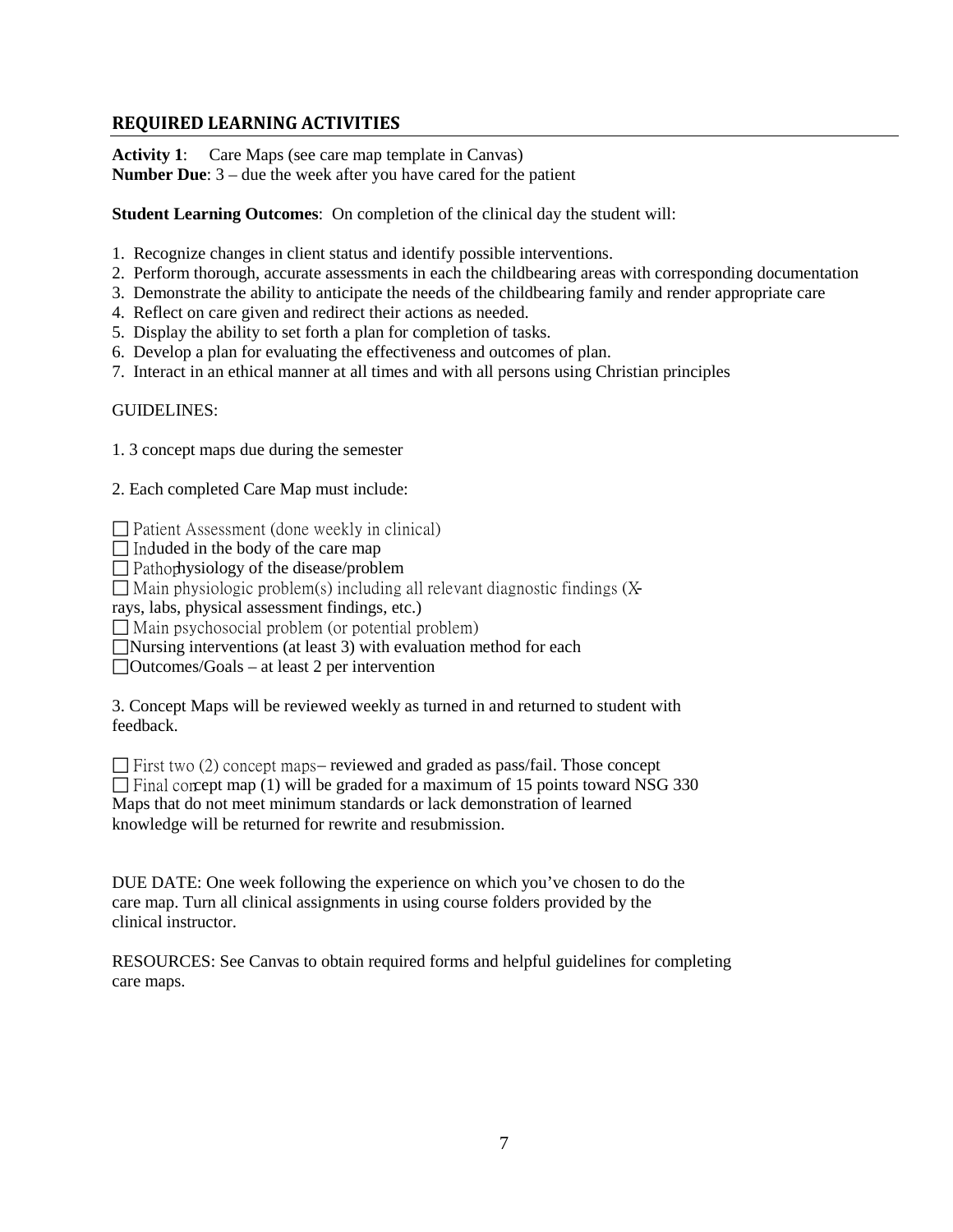**Activity 2:** Reflective Journaling **Number Due**: 5 during semester

#### **Student Learning Outcomes:** The student will:

1. Submit a one-page (minimum) type-written, double-spaced reflection of the day's experience (submitted on Canvas).

2. Reflect on clinical experience as it related to their growth and development as a nurse and document this reflection.

3. Evaluate their own clinical performance to determine weaknesses and strengths.

4. Maintain a record of age(s) and diagnosis(es) of patient(s) cared for during the semester.

5. Evaluate their achievement of SON core competencies for the day.

6. Set goals for future clinical experiences.

#### GUIDELINES:

1. The student will complete 1 reflective journal on each of the following topics (total of 5 journals during the semester):

| $\Box$ Responsibility             |
|-----------------------------------|
| $\Box$ Accountability             |
| $\Box$ Respect/Dignity for others |
| $\Box$ Humility                   |
| $\Box$ Courage                    |

2. There is no specified length for the journal but journal entry must be at least 300 words in length. Journal entries will be posted on Canvas in the Journals section of Nursing 331.

RESOURCES:

Clinical Journal Guidelines – found on Canvas

DUE DATE: Journals must be turned in one week after the experience written about. All journals should be complete by the students last clinical. You may not turn all journals in on the same day!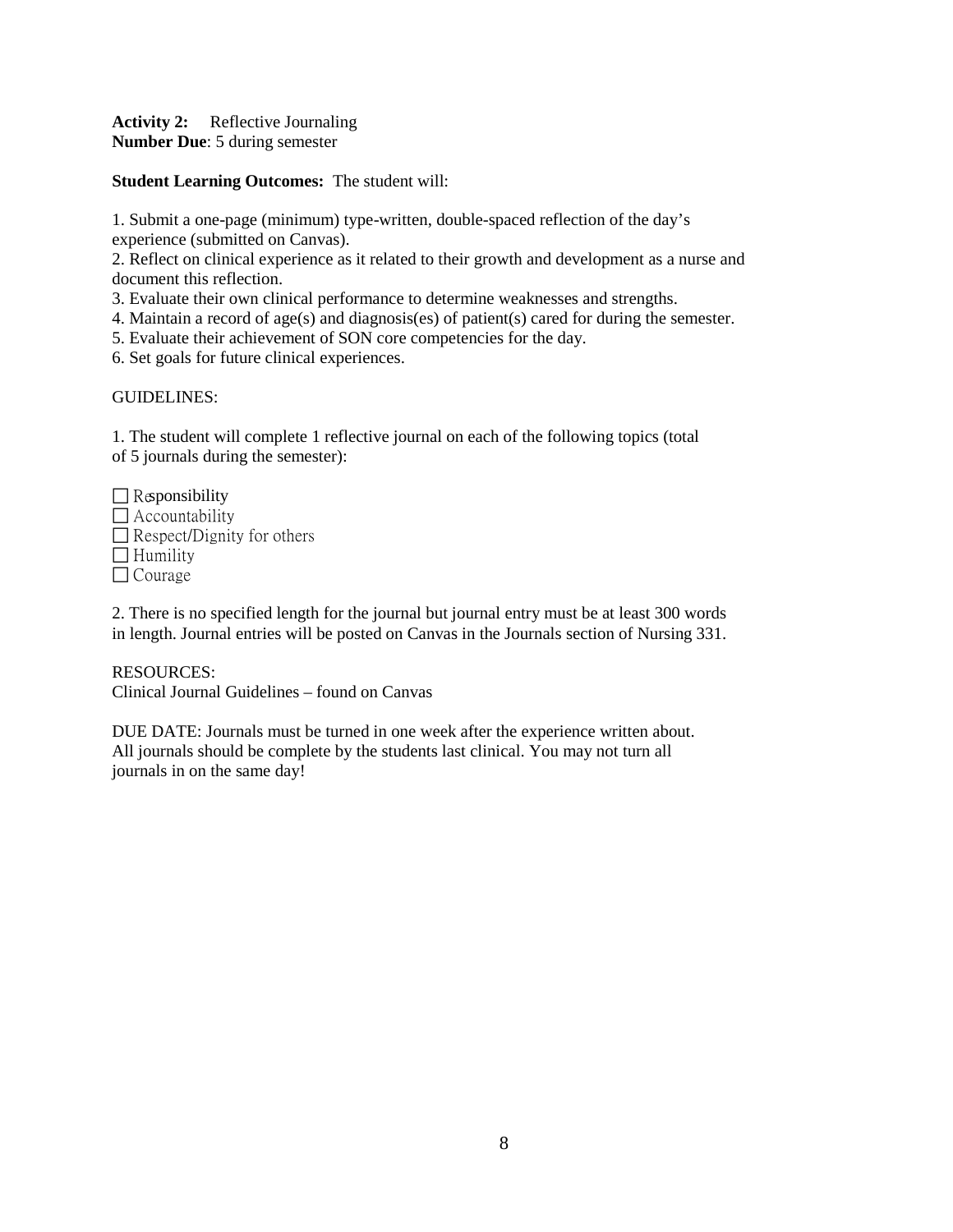# **TOPIC: Clinical Orientation**

#### Student Learning Outcomes:

Upon completion of the class session and discussion, the student will:

- 1. Verbalize familiarity with the clinical syllabus, required assignments and the schedule of a typical clinical day.
- 2. Prove completion of the clinical facility requirements, including paperwork (i.e. HIPAA, safety & confidentiality requirements).
- 3. Verbalize basics of Electronic Fetal Monitoring, including fetal heart rate baseline, accelerations, decelerations, and contraction pattern.
- 4. Demonstrate components of the physical assessment of the neonate & gestational age assessment.
- 5. Demonstrate the components of the physical assessment of the pregnant, laboring & postpartum woman.
- 6. Verbalize critical elements to assess in the breastfeeding process, including the benefits to mom and baby, common positions, LATCH assessment and common discomforts.
- 7. Review components of birth videos and types of births viewed.
- 8. Verbalize principles of infection control and demonstrate the ability to pass an infection control test.

#### RELATED STUDENT ACTIVITIES:

- 1. **Review Canvas site** for required documents and print/complete as directed.
- 2. **Complete Hospital requirements** as directed on Canvas site and print required forms to prove completion.
- 3. **Read, sign and turn in** "Critical Behaviors" form at back of syllabus (Appendix E).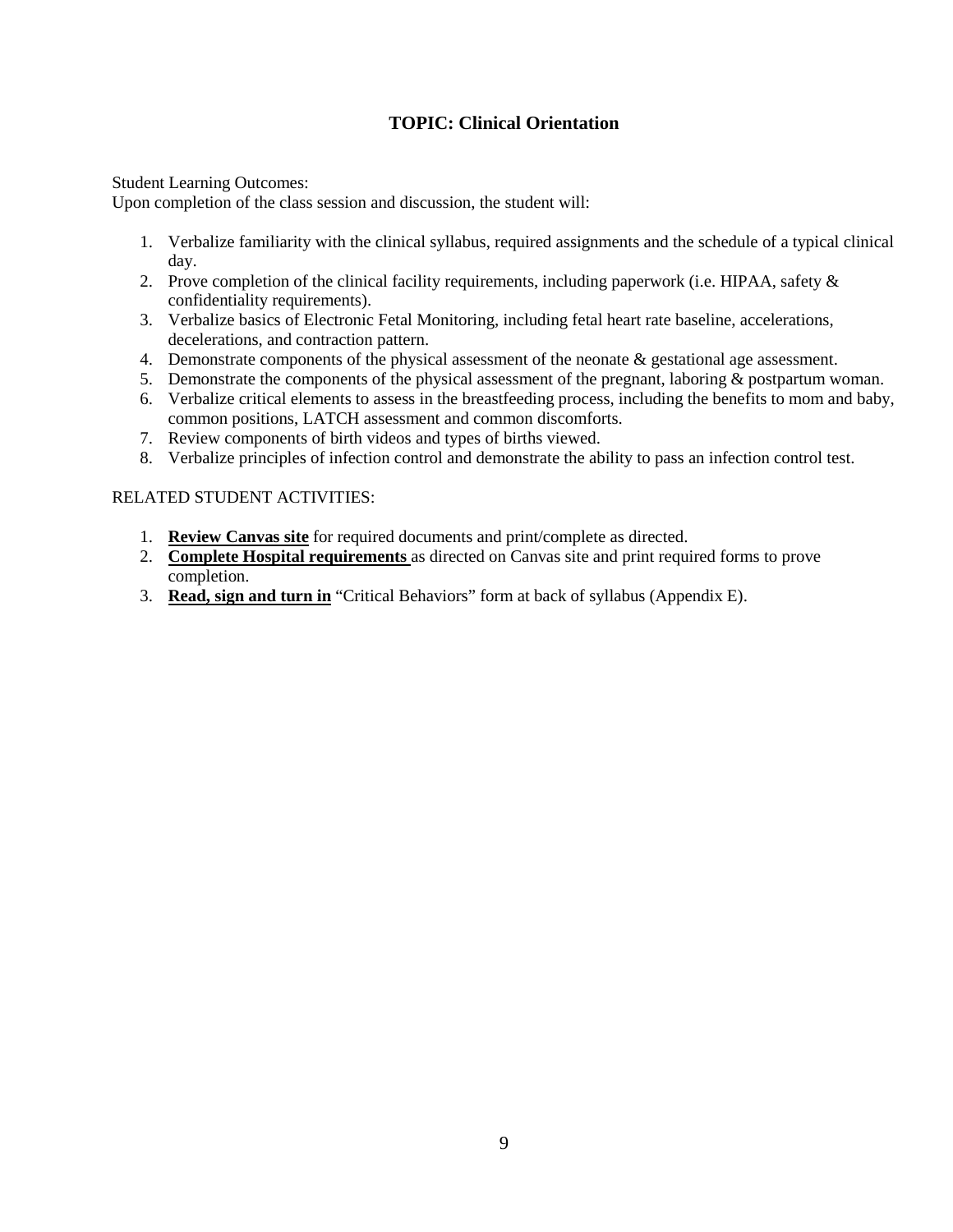| Clinical Area       | Objectives:                                                                                | Assignment                          |
|---------------------|--------------------------------------------------------------------------------------------|-------------------------------------|
|                     | At the end of the clinical experience, the student will be able to:                        |                                     |
| <b>ANTENATAL</b>    | Describe the role of the RN in antenatal testing and identify the educational<br>1.        | $\Box$ Antenatal Testing Experience |
| <b>TESTING</b>      | requirements necessary to perform this role.                                               | Worksheet                           |
|                     | 2. Recognize and define the differences between non-stress tests. Explain the              |                                     |
|                     | possible importance of these tests                                                         | $\Box$ Fetal Monitoring form        |
|                     | 3. Describe the inter-relationship between the antenatal RN and perinatologist or          |                                     |
|                     | OB.                                                                                        |                                     |
|                     | 4. Observe and describe the ultrasound procedure for antenatal testing. What               |                                     |
|                     | role does the nurse have in ultrasound?                                                    |                                     |
| <b>TRIAGE</b>       | 1. To observe and describe the role of the labor & delivery nurse in triaging              | $\Box$ Triage worksheet             |
|                     | pregnant and postpartum women.                                                             |                                     |
|                     | 2. To recognize and articulate the procedure for assessing the acuity of the               | $\Box$ Fetal Monitoring form        |
|                     | clients, and their need for admission.                                                     |                                     |
|                     | 3. To observe the nurses role in reporting client status to the attending provider.        |                                     |
|                     | Describe the interrelationship between the RN and the physician provider in                |                                     |
|                     | triage and how it differs from that in the Antenatal Testing.                              |                                     |
| <b>PERINATAL</b>    | 4. Describe common reasons for a client to seek care in the triage unit.                   | $\Box$ PSCU worksheet               |
| <b>SPECIAL CARE</b> | 1. Articulate the role of the antepartum nurse caring for high-risk antenatal<br>patients. |                                     |
| <b>UNIT</b>         | 2. Complete physical and psychosocial assessments on assigned mother under                 | $\Box$ Weekly H&P & Journal         |
|                     | the guidance of the preceptor nurse.                                                       |                                     |
|                     | 3. Correctly document in the medical record all care and teaching performed for            | $\Box$ Fetal Heart Monitoring form  |
|                     | the patient.                                                                               |                                     |
|                     | 4. Participate in the care of the high-risk patient. This includes procedures,             |                                     |
|                     | medication and IV management at the discretion of the preceptor nurse.                     |                                     |
|                     | 5. Under the direction of the staff nurse or instructor, participate in the discharge      |                                     |
|                     | and discharge teaching of assigned patients, if indicated.                                 |                                     |
|                     | 6. Under the direction of the staff nurse, participate in the transfer to LDR or OR        |                                     |
|                     | of assigned patient.                                                                       |                                     |
|                     | 7. Be able to articulate and define the most common reasons for admission to               |                                     |
|                     | the antepartum unit, including:                                                            |                                     |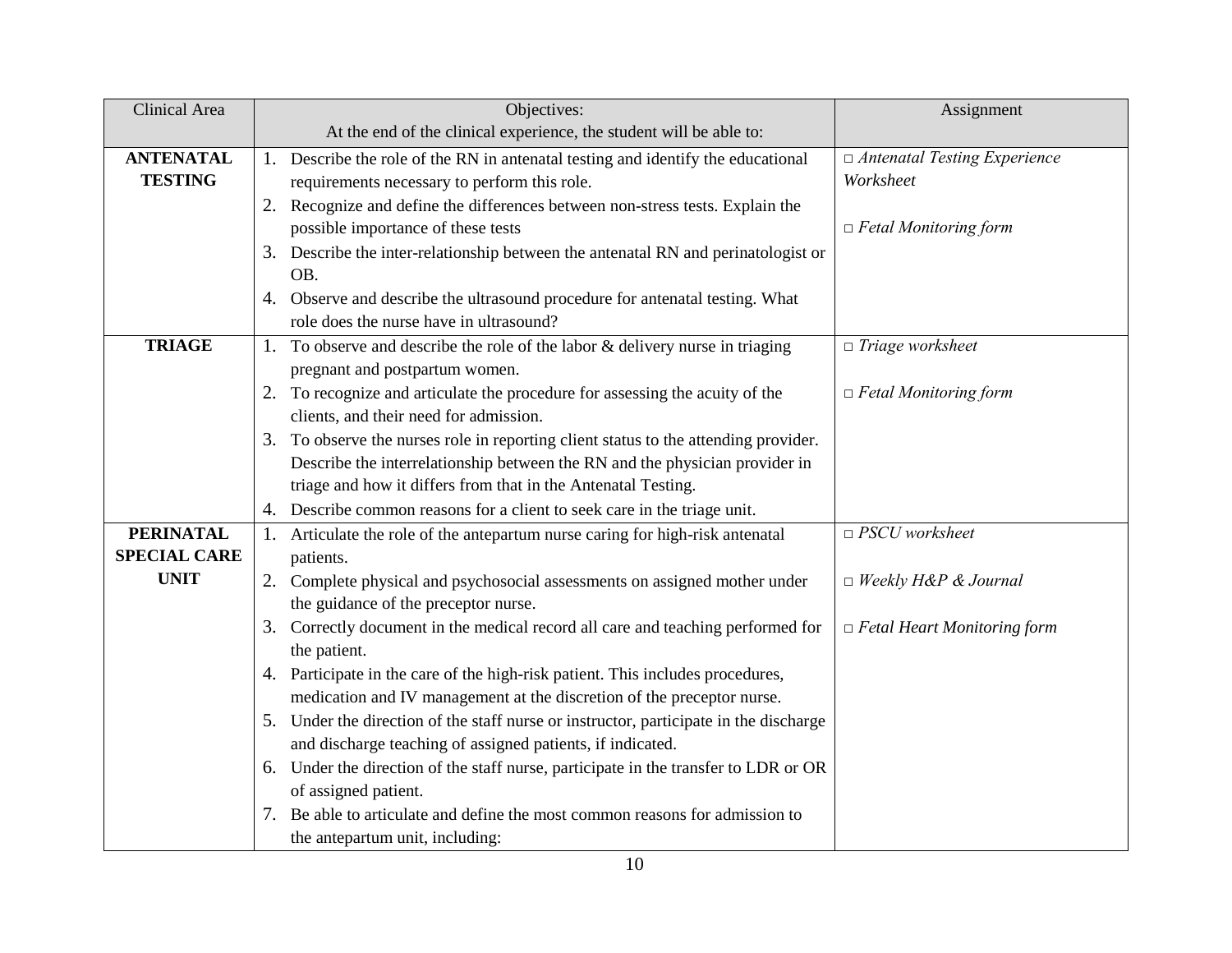|                   | Preterm Labor (PTL)<br>a.                                                            |                                         |
|-------------------|--------------------------------------------------------------------------------------|-----------------------------------------|
|                   | Pregnancy Induced Hypertension (PIH)<br>b.                                           |                                         |
|                   | Diabetes, Gestational Diabetes                                                       |                                         |
|                   | Trauma<br>d.                                                                         |                                         |
|                   | e. Multiple gestations                                                               |                                         |
| <b>LABOR AND</b>  | Assess the patient's contraction pattern, both manually and via the electronic<br>1. | $\Box$ Weekly H&P and Journal each day  |
| <b>DELIVERY</b>   | monitoring system.                                                                   |                                         |
|                   | 2.<br>Begin to identify fetal heart patterns using the fetal monitor.                | $\Box$ Fetal Heart Monitoring Form each |
|                   | Identify when a fetal monitoring strip warrants calling the physician.<br>3.         | day                                     |
|                   | 4. Participate in the maternal $&$ infant recovery assessments under the guidance    |                                         |
|                   | of the LDR nurse. Become familiar with the LDR environment and clinical              |                                         |
|                   | charting. The staff nurse may assume responsibility for supervision of these         |                                         |
|                   | activities.                                                                          |                                         |
|                   | 5. Under the supervision of the LDR nurse, chart vital signs, IV's,                  |                                         |
|                   | catheterizations/voids, and position changes. THE STAFF NURSE OR                     |                                         |
|                   | <b>INSTRUCTOR MUST BE PRESENT</b> when IVs are changed or when                       |                                         |
|                   | narcotics are given. The student is NOT to call a physician or take orders           |                                         |
|                   | from a physician.                                                                    |                                         |
| <b>POSTPARTUM</b> | Complete physical and psychosocial assessments on his/her assigned mothers<br>1.     | $\Box$ Weekly H&P                       |
|                   | and/or babies twice per shift.                                                       |                                         |
|                   | 2. Correctly document in the medical record all care and teaching performed on       | $\Box$ Fill out well newborn column on  |
|                   | patient (mothers and babies). The first assessment will be documented no             | newborn assessment grid                 |
|                   | later than 90 minutes after the start of the shift.                                  |                                         |
|                   | 3. Be responsible for the total care of his/her patients (mothers and babies). This  |                                         |
|                   | includes procedures, medications and IV management.                                  |                                         |
|                   | 4. Under the direction of the staff nurse, participate in the discharge and          |                                         |
|                   | discharge teaching of assigned patients, if indicated.                               |                                         |
|                   | 5. Manage at least two complex patients or two Mother-Baby couplets in a safe        |                                         |
|                   | and timely manner by last clinical shift in postpartum.                              |                                         |
|                   | 6. Communicate effectively with staff nurse all assessments, with attention to       |                                         |
|                   | abnormal findings, in a timely manner.                                               |                                         |
|                   | 7. Prioritize client needs and assessments according to client acuity. Be able to    |                                         |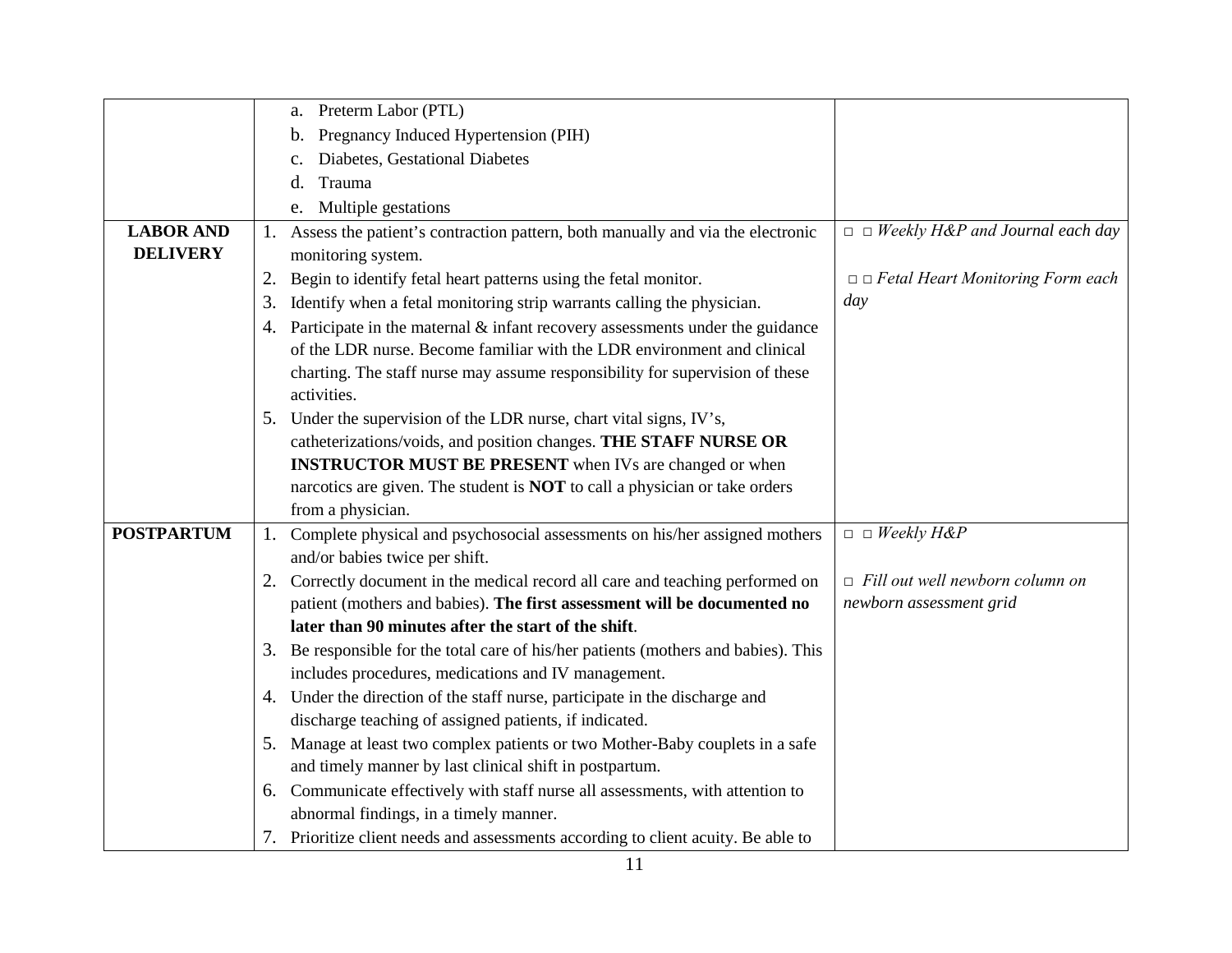|                        | articulate rationale for decisions made in the care of the client.                  |                                           |
|------------------------|-------------------------------------------------------------------------------------|-------------------------------------------|
| <b>NICU</b> (Neonatal  | 1. Perform a gestational age assessment on a high-risk neonate. Compare and         | $\Box$ Perform an assessment on one high- |
| <b>Intensive Care</b>  | contrast these findings with those of a normal newborn.                             | risk neonate. Fill out the NICU column    |
| Unit)                  | 2. Discuss the role of the NICU nurse at a high-risk delivery. If possible, attend  | on Newborn Assessment Grid                |
|                        | a high-risk delivery with a NICU nurse. Compare and contrast the role of the        |                                           |
|                        | NICU nurse with the labor and delivery nurse.                                       |                                           |
|                        | 3. If possible, observe the discharge of a high-risk infant. Discuss the aspects of | $\Box$ Complete NICU worksheet            |
|                        | discharge teaching that differs from that of the normal newborn. Discuss the        |                                           |
|                        | rationale for these differences.                                                    | $\Box$ Weekly H&P                         |
|                        | 4. Provide care to a minimum of 1 high risk infant in a safe and timely manner.     |                                           |
|                        | Chart assessment findings under the supervision of the preceptor RN.                |                                           |
|                        | Safely give medications only with the supervision of the preceptor RN and<br>5.     |                                           |
|                        | be able to articulate the needs for the medications and their effect on the         |                                           |
|                        | infant.                                                                             |                                           |
| <b>Operating</b>       | 1. Articulate the role of the Scrub nurse and the Circulating nurse. Articulate the | $\Box$ Operating Room worksheet           |
| <b>Room/Post</b>       | comparison and contrast their roles.                                                |                                           |
| <b>Anesthesia Care</b> | 2. Observe and describe the inter-relationship and team-work of all of the          |                                           |
| Unit                   | professionals in the Operating room (surgical suite).                               |                                           |
|                        | 3. Recognize and describe asepsis and sterile techniques before, during, and        |                                           |
|                        | after surgery. Also describe the areas that are sterile or clean. Observe and       |                                           |
|                        | describe scrubbing techniques and appropriate Operating Room attire.                |                                           |
|                        | 4. Provide care to a minimum of 1 recovering client (mother /baby couplet if        |                                           |
|                        | possible) in a safe and timely manner. This should include assessments and          |                                           |
|                        | medications as appropriate and with the RN present to assist.                       |                                           |
|                        | 5. Articulate how the needs of a post surgical client differ from that of a client  |                                           |
|                        | who did not undergo a surgical birth.                                               |                                           |
|                        | 6. Prioritize the needs of the postsurgical client.                                 |                                           |
|                        | 7. Articulate the requirements for discharge to the postpartum unit.                |                                           |
| <b>Women's Acute</b>   |                                                                                     | $\Box$ WACU worksheet                     |
| <b>Care Unit</b>       | Articulate the role of the nurse caring for patients in the WACU.<br>1.             |                                           |
| (WACU)                 | Complete physical and psychosocial assessments on assigned woman under<br>2.        |                                           |
|                        | the guidance of the preceptor nurse.                                                |                                           |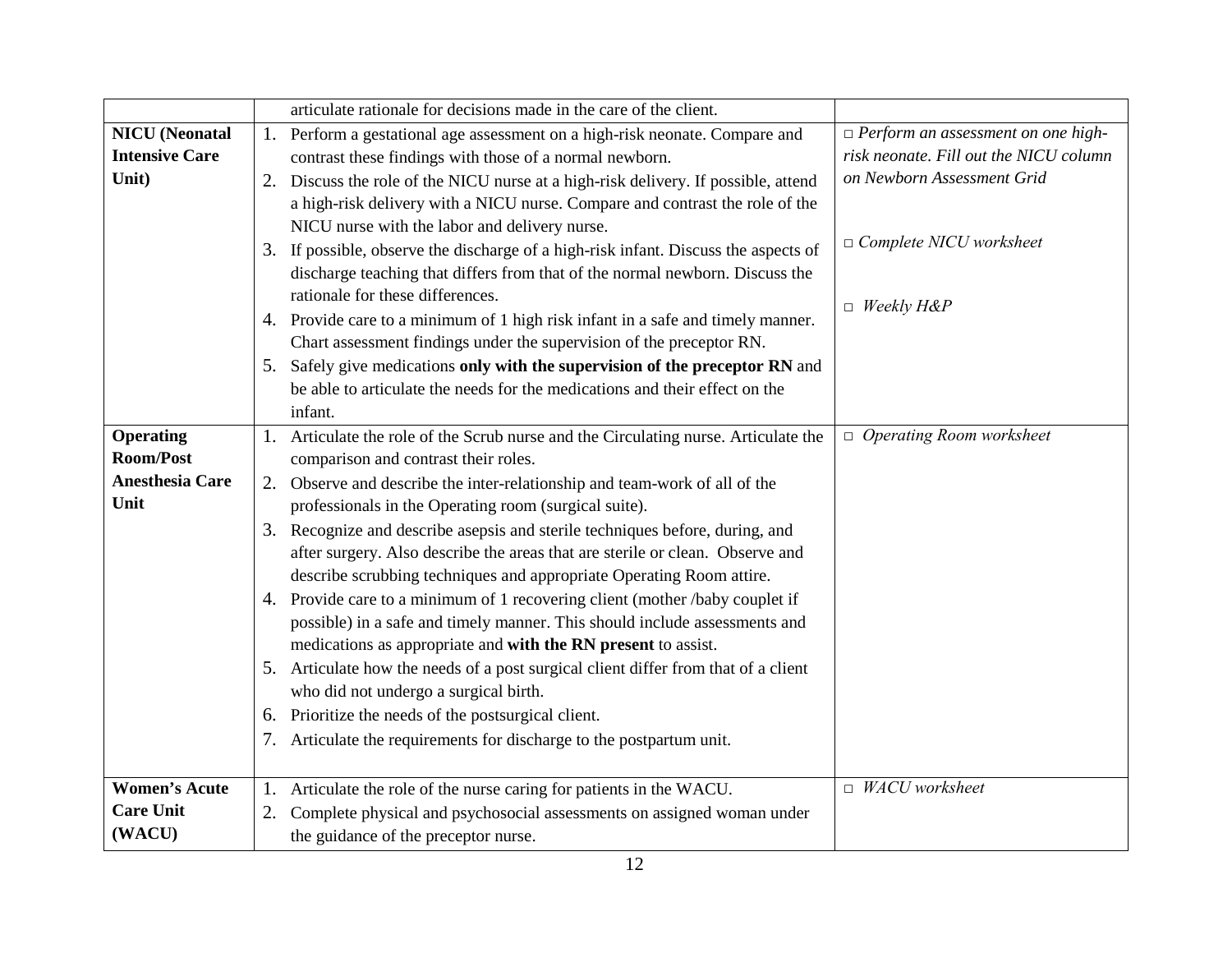| 3. Correctly document in the medical record all care and teaching performed for       |  |
|---------------------------------------------------------------------------------------|--|
| the patient.                                                                          |  |
| 4. Participate in the care of the high-risk patient. This includes procedures,        |  |
| medication and IV management at the discretion of the preceptor nurse.                |  |
| 5. Under the direction of the staff nurse or instructor, participate in the discharge |  |
| and discharge teaching of assigned patients, if indicated.                            |  |
| 6. Under the direction of the staff nurse, participate in the transfer to/from        |  |
| OR/PACU of assigned patient.                                                          |  |
| 7. Be able to articulate and define the most common reasons for admission to          |  |
| the WACU, including:                                                                  |  |
| Pre/Post Op Hysterectomy<br>a.                                                        |  |
| Pre/Post Op Mastectomy (Include types)                                                |  |
| <b>OBGYN</b> Oncology                                                                 |  |

5 Reflective journals on different topic: You can choose any area on any given day to complete your reflective journal

□ Forgiveness

□ Responsibility

□ Accountability

□ Humility

 $\Box$  Respect/Dignity for others

 $\Box$  Courage

# 3 Care Maps

□

□

□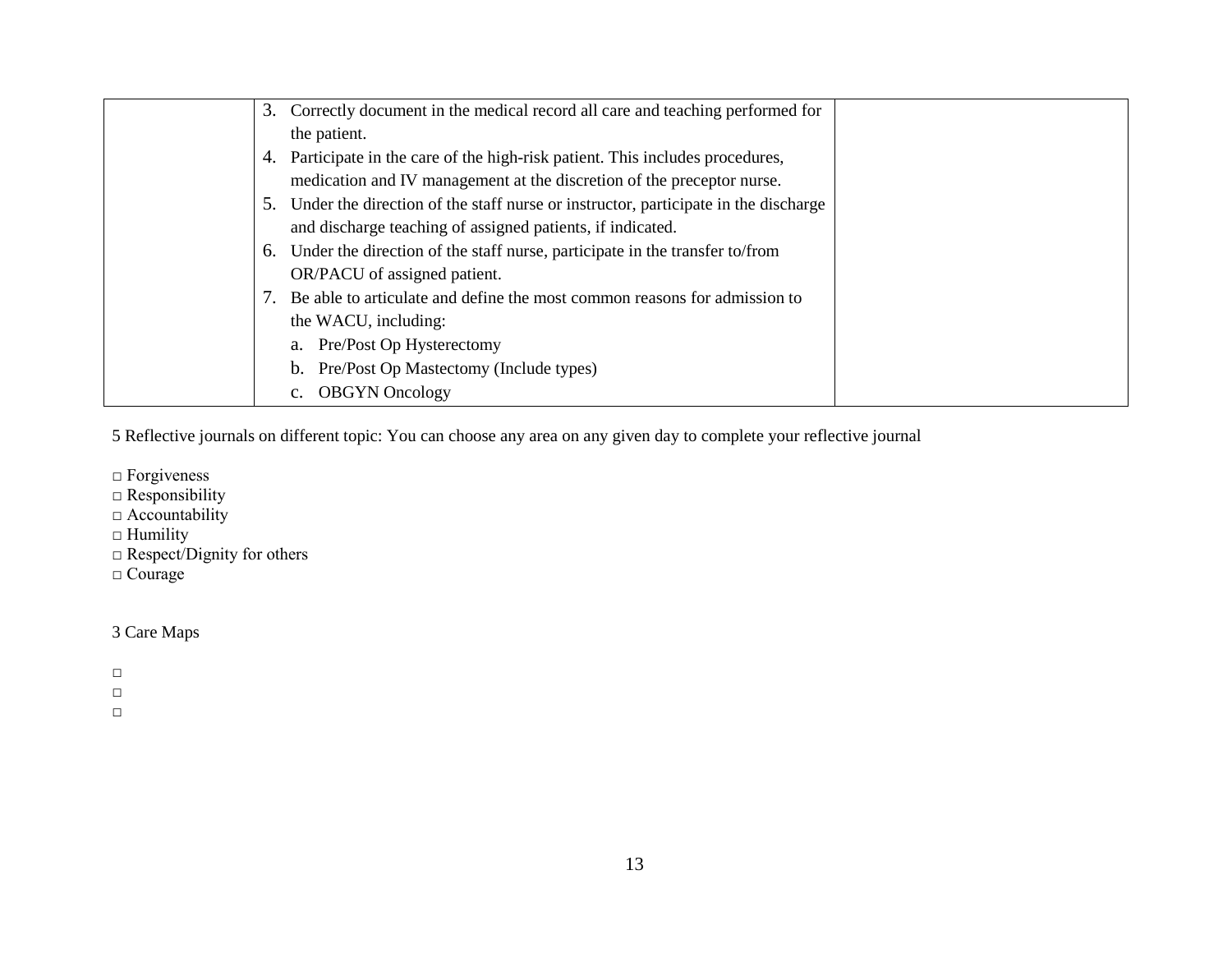# *APPENDICES*

|            | Appendix A Postpartum Information Sheets                   |
|------------|------------------------------------------------------------|
|            | Appendix B Clinical Site Addresses                         |
|            | Appendix C Clinical Evaluation                             |
|            | Appendix D Technical Skills and Safety Measures            |
|            | Appendix E Critical Behaviors                              |
| Appendix F | Actual and Potential Critical Incident OR Medication Error |
|            | Appendix G Infection Control - Blood/Body Fluid Exposure   |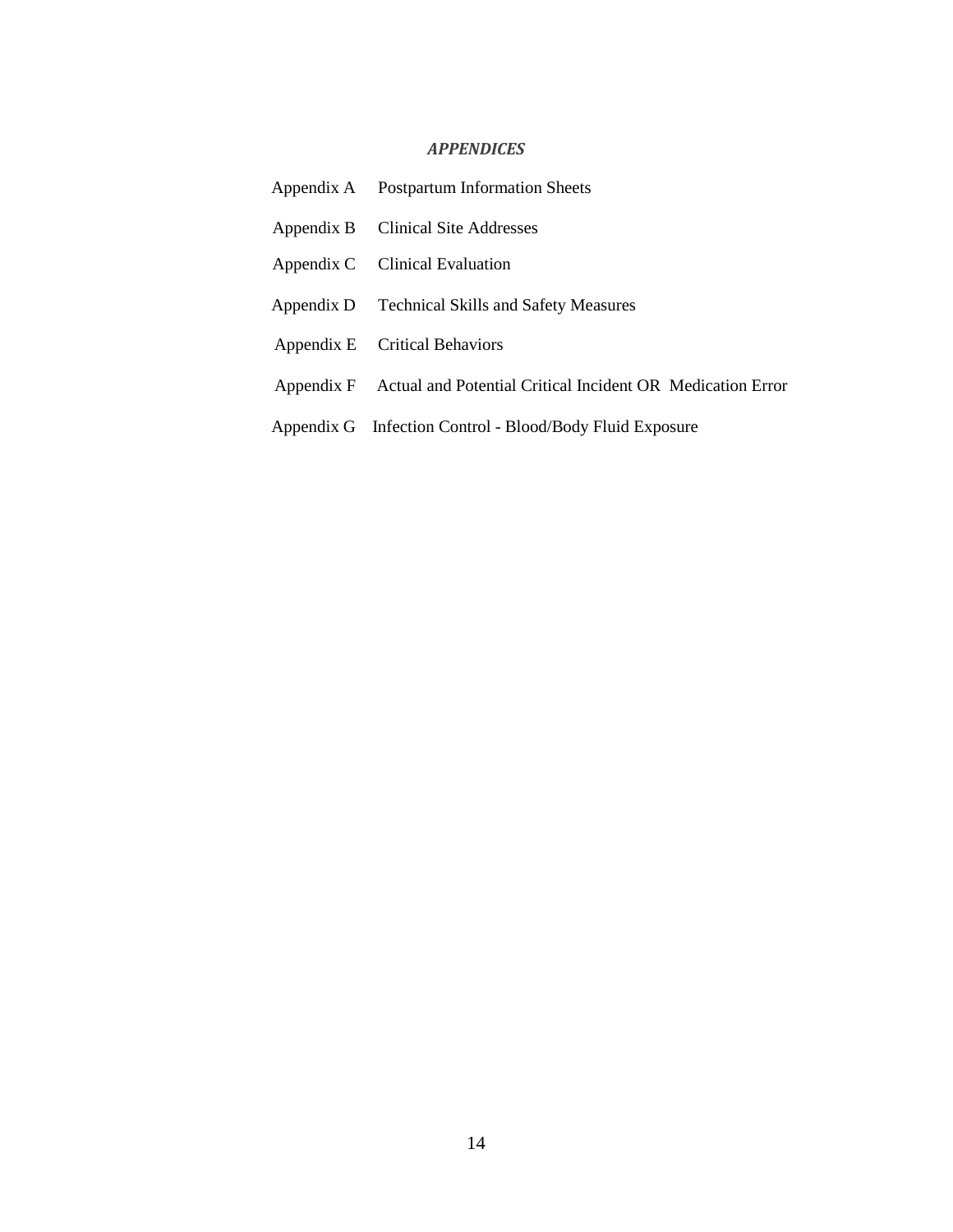#### *APPENDIX A*

#### *ADDITIONAL POSTPARTUM INFORMATION*

## **CALL YOUR INSTRUCTOR & NOTIFY NURSE IF:**

| <b>Baby</b><br>Baby Temperature: below 97.7 (36.5 C)<br>$\bullet$<br>OR above 99.4 (37.5 C)<br>• Respirations: below 35 OR above 60<br>Pulse: below 110 OR above 160<br>$\bullet$<br>Glucose: below 40 mg/dl OR above 150<br>$\bullet$<br>mg/dl<br>• Has not voided or stooled on your shift<br>Bleeding at circumcision<br>Bilirubin above 11 mg/dl<br>$\bullet$ | <b>Mother</b><br>Mom's fundus above the umbilicus or<br>$\bullet$<br>deviated after voiding, boggy fundus,<br>large amount of lochia or passing<br>clots, saturating 1 peripad in less than<br>2 hours<br>Palpable bladder, no void in past 4<br>$\bullet$<br>hours, inability to void<br>Abdominal distention, inability to pass<br>$\bullet$<br>gas 24-36hrs past cesarean section<br>Maternal temp. $>100.4$ F (38.0), pulse<br>$\bullet$<br>$>110$ , BP 140/90, RR <14 |
|-------------------------------------------------------------------------------------------------------------------------------------------------------------------------------------------------------------------------------------------------------------------------------------------------------------------------------------------------------------------|----------------------------------------------------------------------------------------------------------------------------------------------------------------------------------------------------------------------------------------------------------------------------------------------------------------------------------------------------------------------------------------------------------------------------------------------------------------------------|
|                                                                                                                                                                                                                                                                                                                                                                   |                                                                                                                                                                                                                                                                                                                                                                                                                                                                            |

ASSESSMENTS MUST BE DONE AND CHARTED EVERY 4 HOURS ON BOTH MOTHER AND BABY. FOR A MOTHER WHO IS A NEW ADMISSION ASSESSMENTS ARE DONE EVERY 2 HOURS. THE FIRST THREE TIMES A NEW POSTPARTUM PATIENT VOIDS IT MUST BE MEASURED AND RECORDED.

#### **Students are required to have Absolute Compliance with the Following:**

- A. Students are responsible for assessing their assigned patients and documenting their assessments at the start of their shift, prior to patient discharge, and 1 hour before the end of their shift**.** The Point Loma Instructor may or may not be present for these assessments.
- B. Check with the Point Loma instructor or nurse preceptor prior to attempting new procedures and have one of them observe you. Remember to record the date you performed the new procedure in your *Student Skill Book*.
- C. The Point Loma *instructor or preceptor nurse MUST be present* when the student is giving **any medication**. The *student is NOT to call a physician or take orders from a physician.*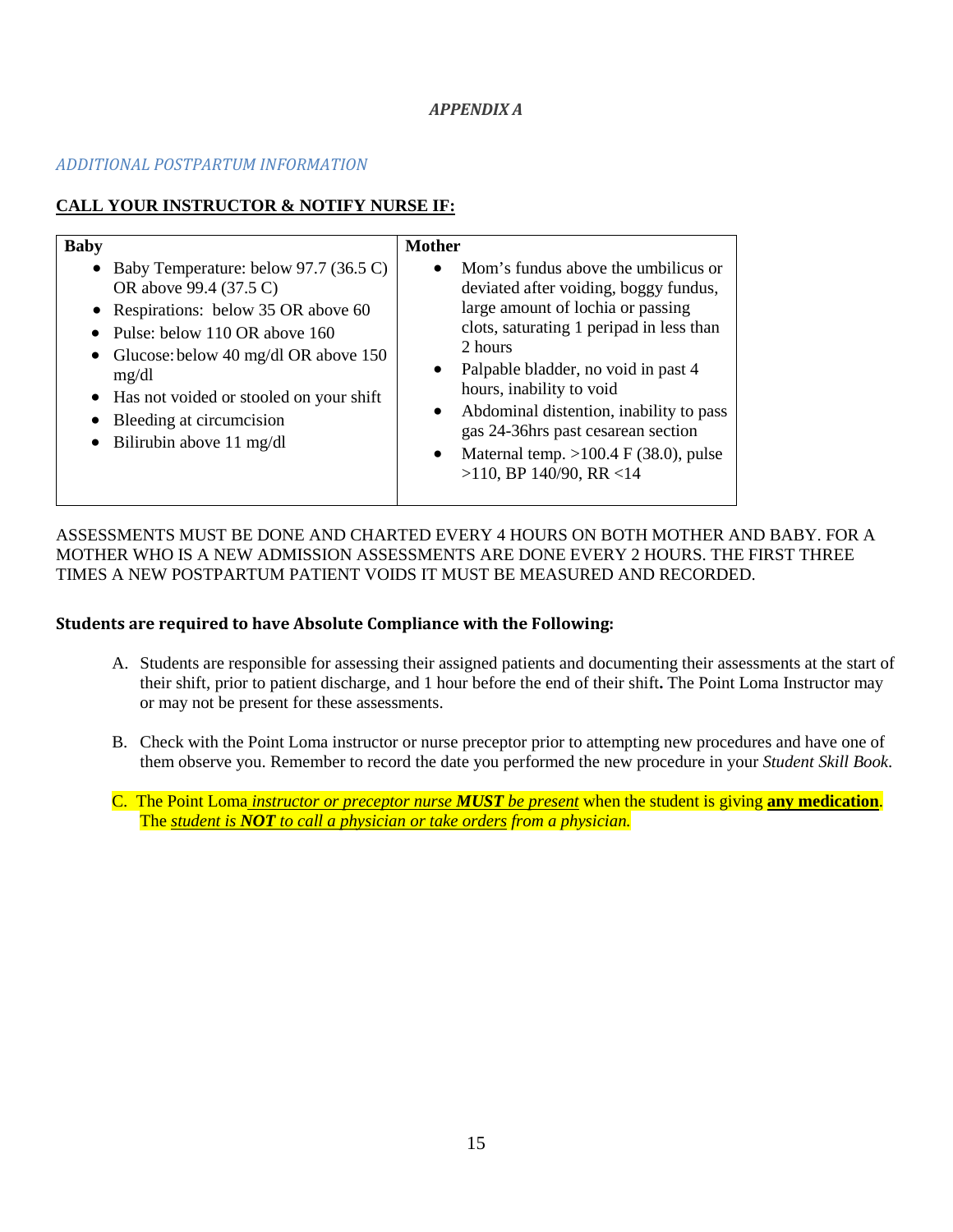#### *APPENDIX B*

# *Sharp Mary Birch Hospital for Women and Newborns 3003 Health Center Drive San Diego, CA 92123*

*Naval Medical Center San Diego 34800 Bob Wilson Drive San Diego, CA 92134*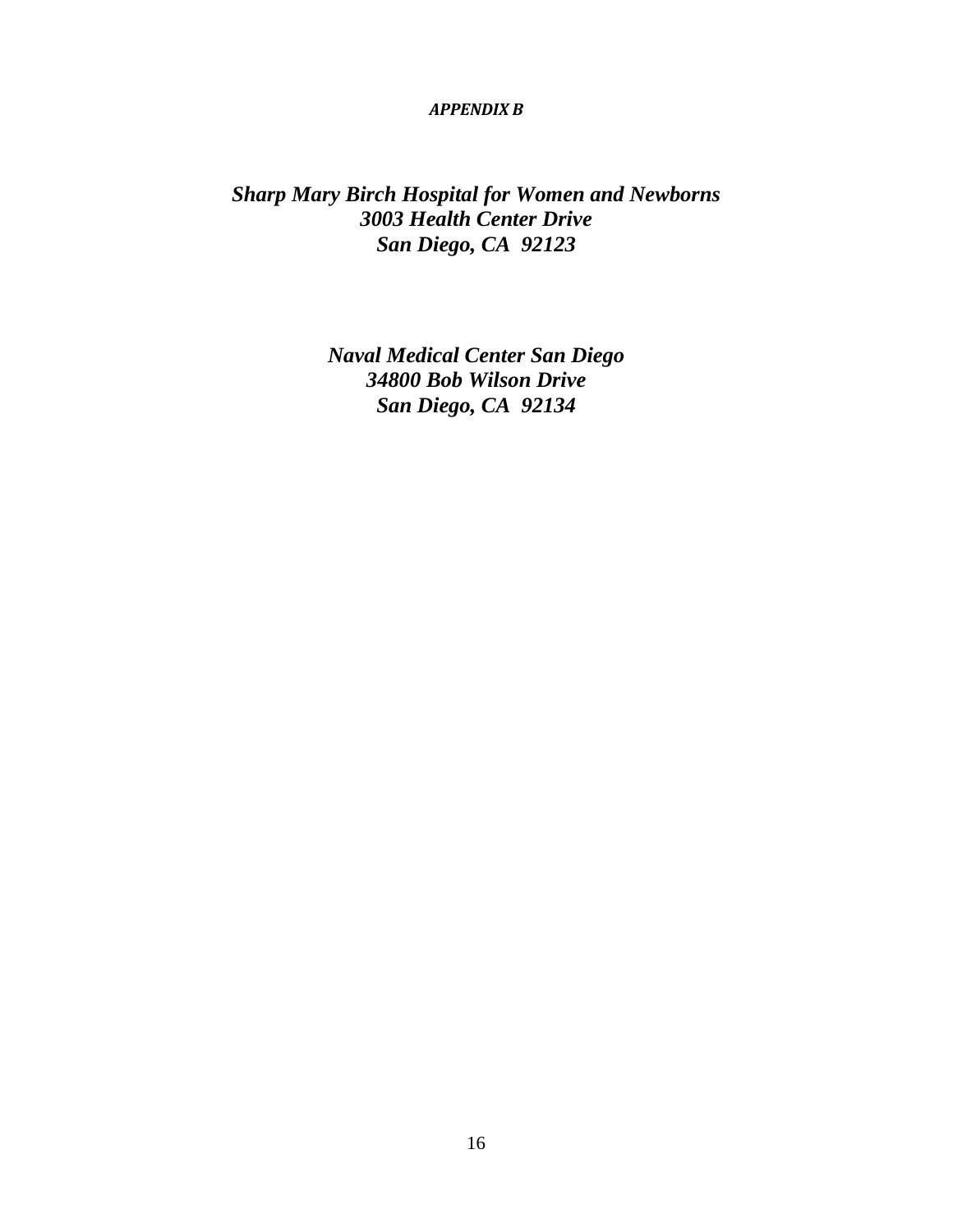#### *APPENDIX C*

# **NSG 331 EVALUATION**

## **DATE:**

# INSTRUCTOR'S NAME:

# SEMESTER/YEAR:

CLINICAL FACILITY: Sharp Mary Birch Hospital for Women

Student adheres to ANA Standards of Practice with interpretive statements (found in PLNU Department of Nursing Student Faculty Handbook) YES NO

| $\mathbf{1}$       | Completed 100% of the clinical time.       |        | YES                  | N <sub>O</sub> |
|--------------------|--------------------------------------------|--------|----------------------|----------------|
| $\bullet$<br>2     | Make-up time arranged and completed<br>N/A |        | <b>YES</b>           | N <sub>O</sub> |
|                    | Description of make-up<br>work:            |        |                      |                |
|                    | Date<br>completed:                         |        |                      |                |
| $\mathcal{R}$<br>٠ | Portfolio Reviewed                         |        | <b>YES</b>           | N <sub>O</sub> |
|                    |                                            |        |                      |                |
|                    | <b>CLINICAL COURSE GRADE:</b>              | EREDIT | <b>CREDIT</b><br>NO. |                |

## INCOMPLETE

Student is to complete the evaluation, date it, and return it to the clinical instructor at least 1 week prior to the last clinical day. Student to mark with a check ( $\sqrt{ }$ ) and faculty will mark with an " $\chi$ "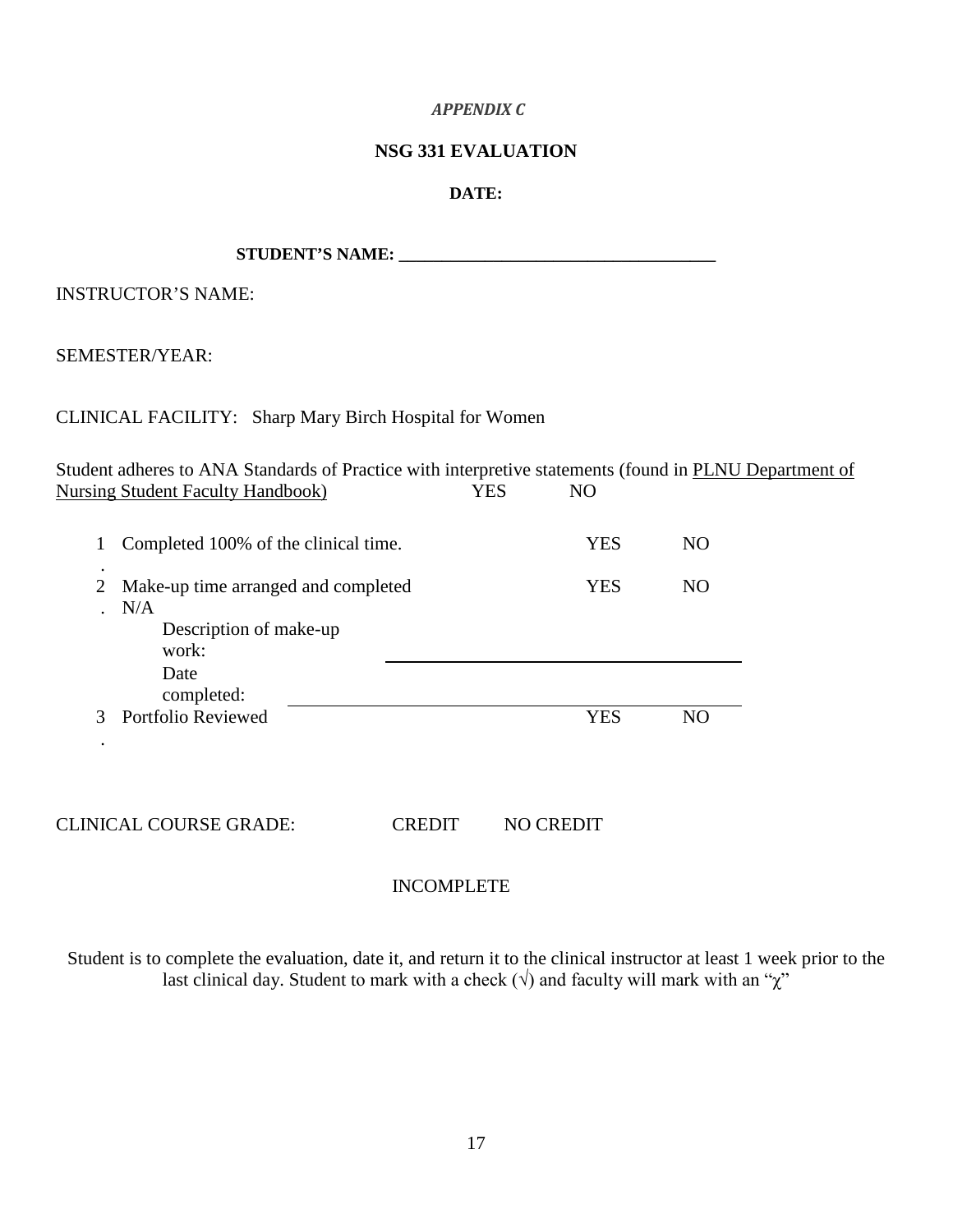*I. INQUIRING FAITHFULLY: the student will demonstrate knowledge, skill and behavior of the evidencebased practice of nursing which integrates growth in reasoning, analysis, decision-making and the application of theory with the goal of advocating for others and/or self. This includes holistic nursing skills in the nursing process.* 

|                                                                                                                                                                                                | Meets expected<br>standards | Needs<br>improvement to<br>meet expected<br>standards |
|------------------------------------------------------------------------------------------------------------------------------------------------------------------------------------------------|-----------------------------|-------------------------------------------------------|
| 1. Collaborates with patient, interdisciplinary<br>care team and nursing faculty to advocate for<br>patient and family (PLO 1.1; QSEN Patient-<br>centered care).                              |                             |                                                       |
| 2. Integrates research and evidence-based<br>practice into patient care planning and<br>implementation (PLO 1.2; QSEN EBP).                                                                    |                             |                                                       |
| 3. Evaluates the implementation of<br>evidence-based practice care within the<br>healthcare setting (PLO 1.3; QSEN EBP).                                                                       |                             |                                                       |
| 4. Adapts family-centered care to the body,<br>mind, emotion, spirit and social/cultural<br>preferences within the patient and family<br>environment (PLO 1.4; QSEN Patient-<br>centered care) |                             |                                                       |
| 5. Appraises learning, including personal<br>strengths and limitations, for personal<br>growth and learning (PLO 1.5).                                                                         |                             |                                                       |

Examples: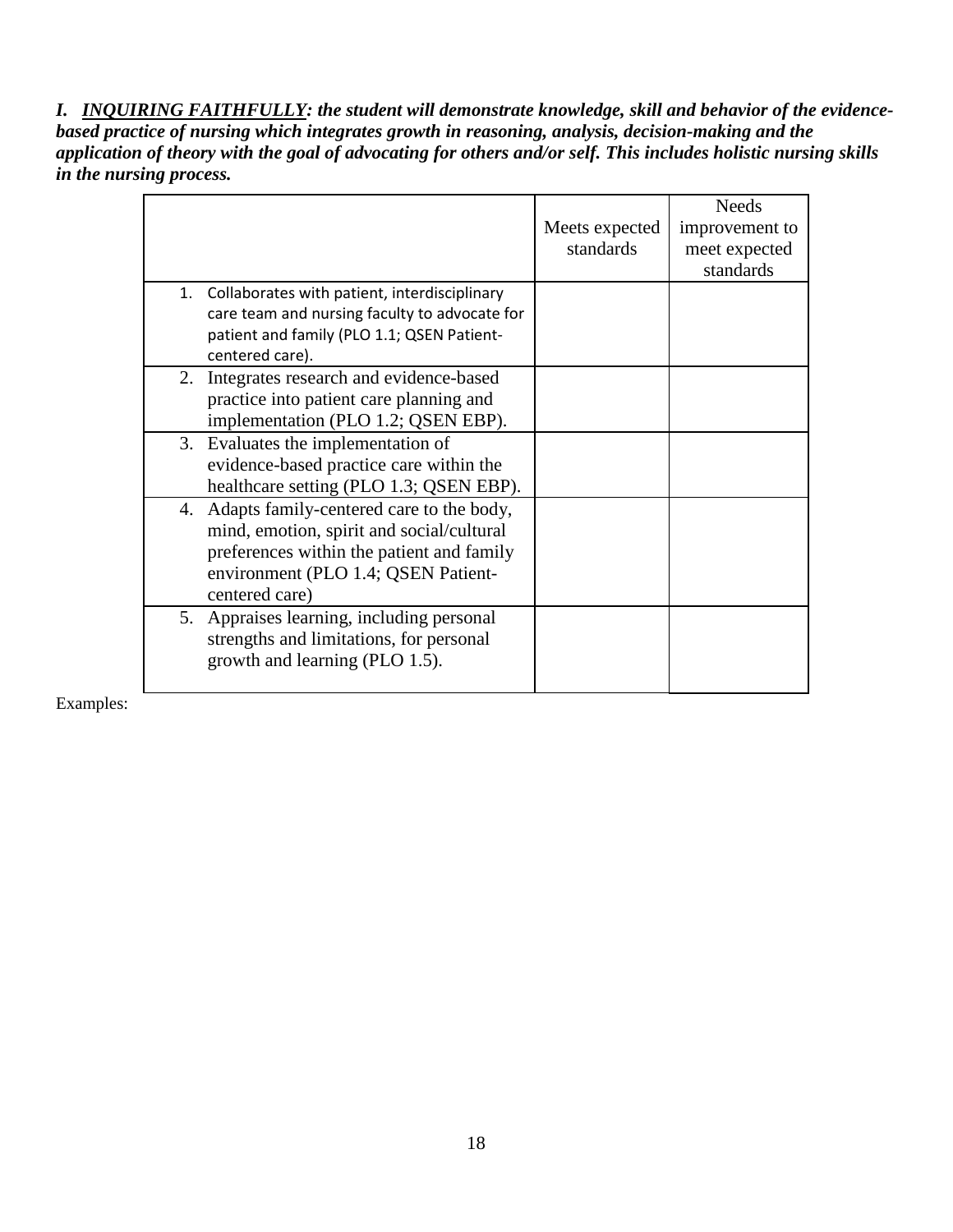*II. CARING FAITHFULLY: The student will embrace a calling to the ministry of compassionate care for all people in response to God's grace, which aims to foster optimal health and bring comfort in suffering and death.*

|                                                                                                                                                                    | Meets expected<br>standards | <b>Needs</b><br>improvement to<br>meet expected<br>standards |
|--------------------------------------------------------------------------------------------------------------------------------------------------------------------|-----------------------------|--------------------------------------------------------------|
| 1. Investigate community resources<br>to<br>advocate for optimal health care for<br>patients, families and communities (PLO<br>2.2; BSN essential IX-10)           |                             |                                                              |
| 2. Incorporate patient's health beliefs, culture,<br>and health literacy into plan of nursing care<br>(PLO 2.1; BSN essential IX-7; QSEN<br>patient-centered care) |                             |                                                              |
| 3. Reflect on personal beliefs and values as<br>related to professional nursing practice<br>(PLO 2.3; BSN essential VIII-6, 3/4; QSEN<br>patient-centered care)    |                             |                                                              |

Examples:

*III. COMMUNICATING FAITHFULLY: The student will actively engage in the dynamic interactive process that is intrapersonal and interpersonal with the goal of advocating for others and/or self. This includes effective, culturally appropriate communication which conveys information, thoughts, actions and feelings through the use of verbal and nonverbal skills.*

|                                                 | Meets expected<br>standards | <b>Needs</b><br>improvement to<br>meet expected |
|-------------------------------------------------|-----------------------------|-------------------------------------------------|
|                                                 |                             | standards                                       |
| 1. Engage with information technologies to      |                             |                                                 |
| document and monitor patient care.              |                             |                                                 |
| 2. Formulate evidence-based health education to |                             |                                                 |
| enhance patient/family understanding of         |                             |                                                 |
| health care practices (PLO 3.4 & PLO 3.5; BSN   |                             |                                                 |
| essential VII-2, 3, 5; QSEN teamwork and        |                             |                                                 |
| patient-centered care).                         |                             |                                                 |
| 3. Apply therapeutic communication skills to    |                             |                                                 |
| deliver patient/family-centered care (PLO 3.2 & |                             |                                                 |
| PLO 3.3; BSN essential I-4, VI-2; QSEN          |                             |                                                 |
| Informatics).                                   |                             |                                                 |

Examples: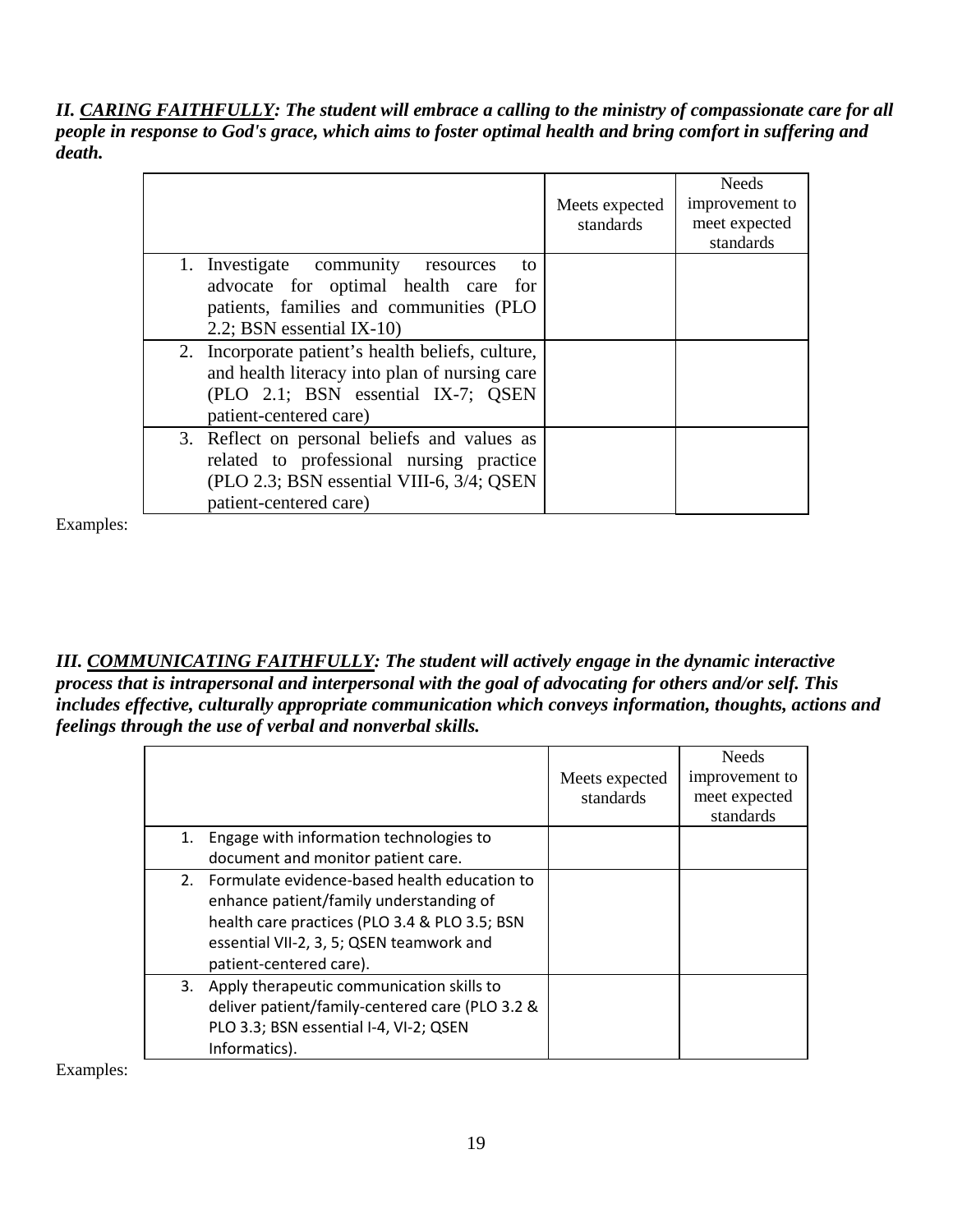*IV. FOLLOWING FAITHFULLY: Defined as claiming the challenge from Florence Nightingale that nursing is a "divine imposed duty of ordinary work". The nursing student will integrate the ordinary work by complying with and adhering to regulatory and professional standards (e.g. ANA Code of Ethics, the California Board of Registered Nursing, Scope of Nursing Practice, SON Handbook). This includes taking responsibility for all actions and treating others with respect and dignity.*

|                                                    | Meets expected<br>standards | <b>Needs</b><br>improvement to<br>meet expected<br>standards |
|----------------------------------------------------|-----------------------------|--------------------------------------------------------------|
| 1. Evaluates the role of the professional nurse in |                             |                                                              |
| improving the design of practice (PLO 4.1).        |                             |                                                              |
| 2. Applies professional standards of care          |                             |                                                              |
| according to ethical, legal and Christian          |                             |                                                              |
| principles (PLO 4.2; BSN essential VIII-1, 2)      |                             |                                                              |
| 3. Commit to lifelong learning and continued       |                             |                                                              |
| professional development for nursing               |                             |                                                              |
| excellence (PLO 4.3; BSN essential VIII-13;        |                             |                                                              |
| BSN essential I-9)                                 |                             |                                                              |
|                                                    |                             |                                                              |

Examples:

*V. LEADING FAITHFULLY: The student will incorporate a foundational relationship with Christ and others and embrace a willingness to serve others in the midst of life-circumstances (e.g. illness, injustice, poverty). The student will role-model the need for "Sabbath Rest" as a means of personal renewal, and true care of the self so that service to others is optimally achieved. The student will incorporate the characteristics of a servant leader including: humility, courage, forgiveness, and discernment.*

|                                                                                                                                                                                  | Meets expected<br>standards | <b>Needs</b><br>improvement to<br>meet expected<br>standards |
|----------------------------------------------------------------------------------------------------------------------------------------------------------------------------------|-----------------------------|--------------------------------------------------------------|
| 1. Create a safe and compassionate caring<br>environment that results in high quality<br>patient outcome (PLO 5.1; BSN essential<br>$IX-11, 12$ ).                               |                             |                                                              |
| 2. Role model Christian nursing by integrating<br>servant leadership into the care of diverse<br>populations (PLO 5-2; BSN essential I-5;<br><b>QSEN</b> Patient-centered care). |                             |                                                              |

Examples: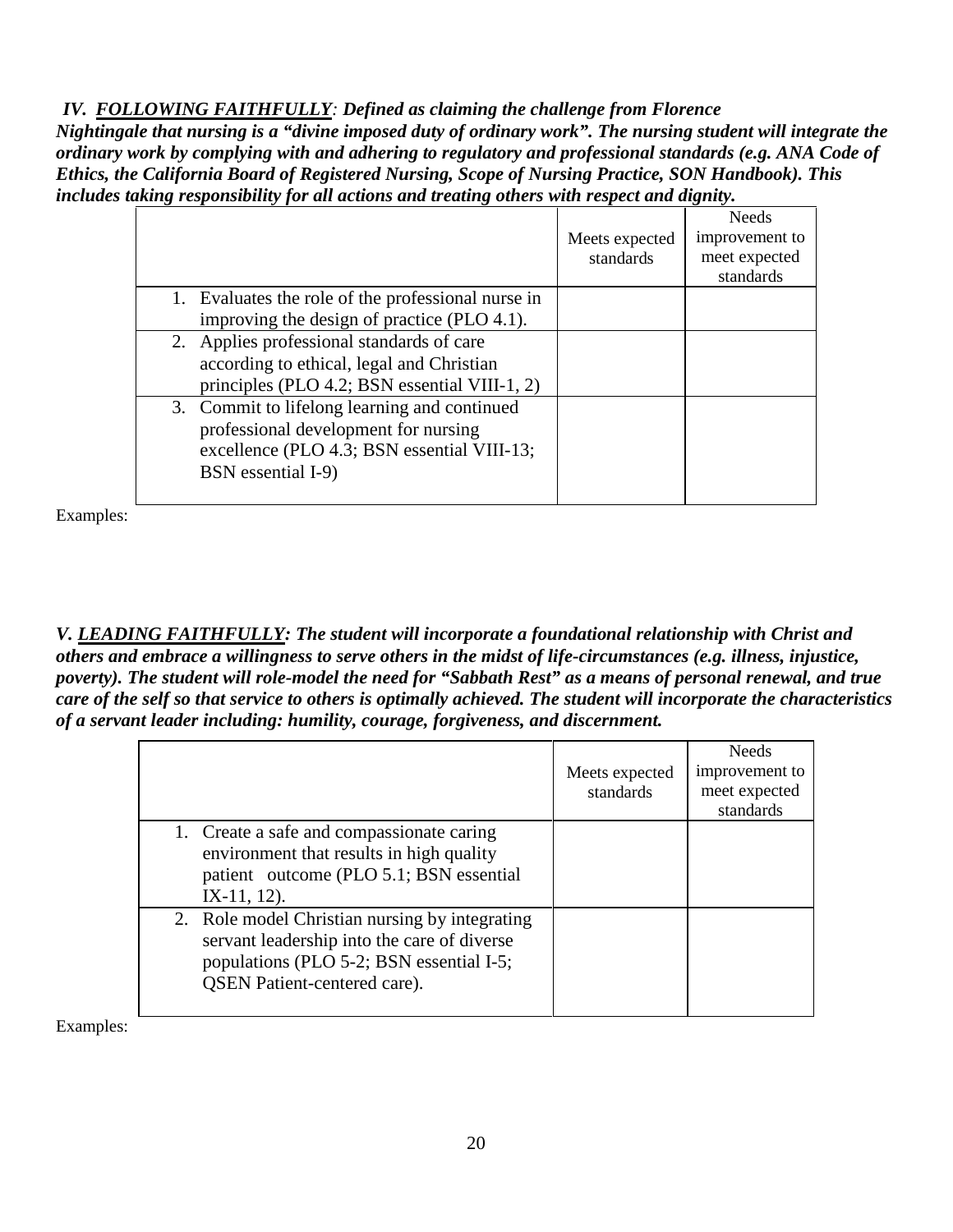Areas for Improvement: (Include any ideas you have to facilitate your own growth)

**Faculty Comments:** Student's Strengths:

Areas for Improvement:

| Signatures: Student |         | Date: |
|---------------------|---------|-------|
|                     | Faculty | Date: |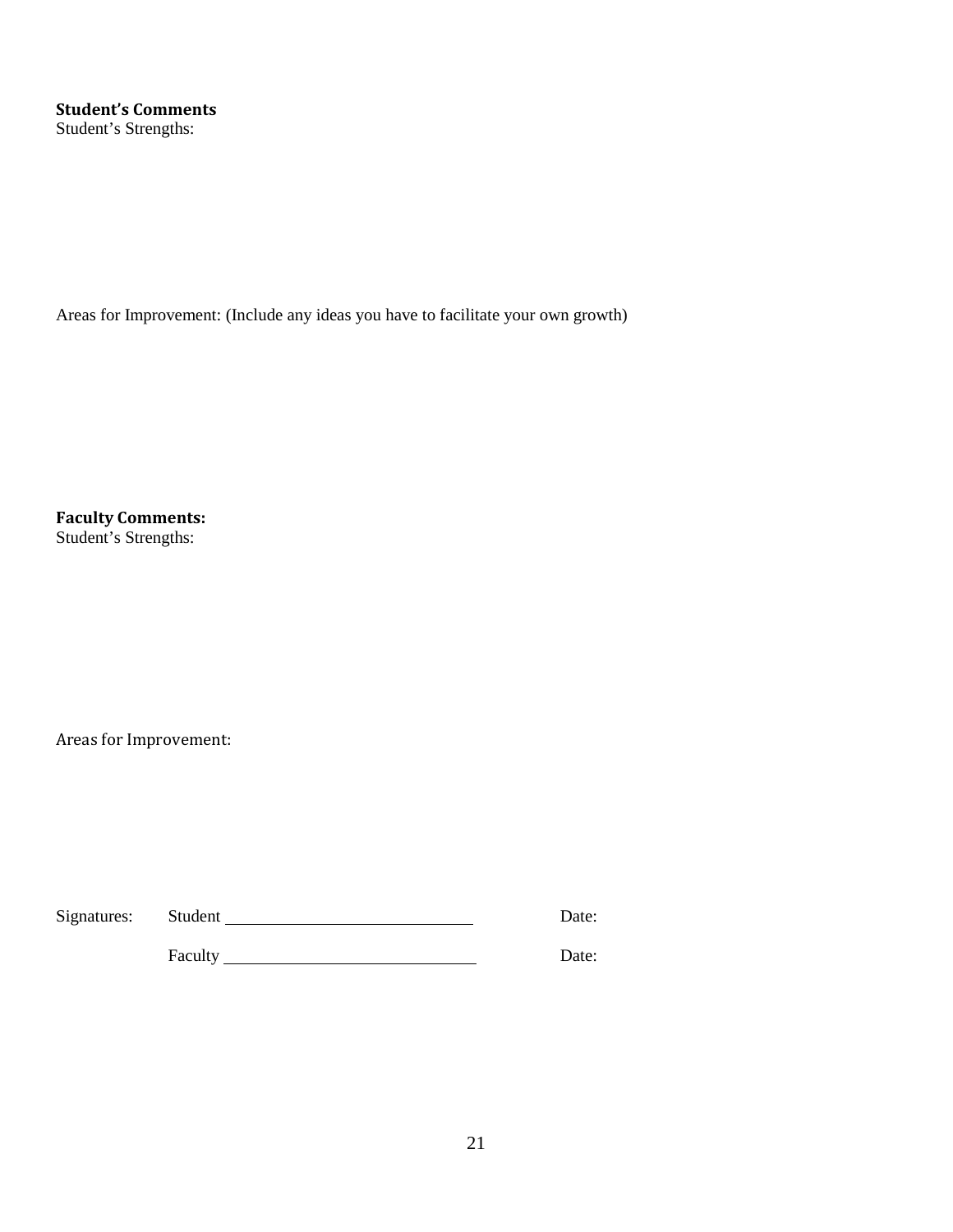#### *APPENDIX D*

# *TECHNICAL SKILLS & SAFETY MEASURES*

|                                                 | Meets            | <b>Needs</b>     | Not able to |
|-------------------------------------------------|------------------|------------------|-------------|
|                                                 | Expected         | Improvement      | perform-    |
|                                                 | <b>Standards</b> | to Meet          | N/A         |
|                                                 |                  | Expected         |             |
|                                                 |                  | <b>Standards</b> |             |
| 1. MEDICATIONS                                  |                  |                  |             |
| A. Narcotic administration                      |                  |                  |             |
| B. Non-narcotic administration                  |                  |                  |             |
| C. Injections: Adult/Infant                     |                  |                  |             |
| 2. Intravenous (Main line and IVPB's)           |                  |                  |             |
| A. Assessment and management                    |                  |                  |             |
| <b>B.</b> Changing IV Bags                      |                  |                  |             |
| C. Removal and disposal                         |                  |                  |             |
| 3. CATHETERS (Foley, straight)                  |                  |                  |             |
| A. Insertion                                    |                  |                  |             |
| <b>B.</b> Removal                               |                  |                  |             |
| C. Charting of I & O                            |                  |                  |             |
| 4. Assessment of labor contractions             |                  |                  |             |
| 5. Monitoring and assessment of the fetal heart |                  |                  |             |
| rate.                                           |                  |                  |             |
| 6. MATERNAL ASSESSMENT (Complete)               |                  |                  |             |
| A. Fundus                                       |                  |                  |             |
| B. Lochia/Episiotomy                            |                  |                  |             |
| C. Breasts/Nipples                              |                  |                  |             |
| D. High risk (DTR/Clonus)                       |                  |                  |             |
| 7. NEONATAL (ADMISSIONS AND                     |                  |                  |             |
| <b>ASSESSMENT</b> )                             |                  |                  |             |
| 8. WOUND CARE (Staples removed)                 |                  |                  |             |
| 9. CHARTING                                     |                  |                  |             |
| A. Timely                                       |                  |                  |             |
| <b>B.</b> Accurate                              |                  |                  |             |
| C. Complete                                     |                  |                  |             |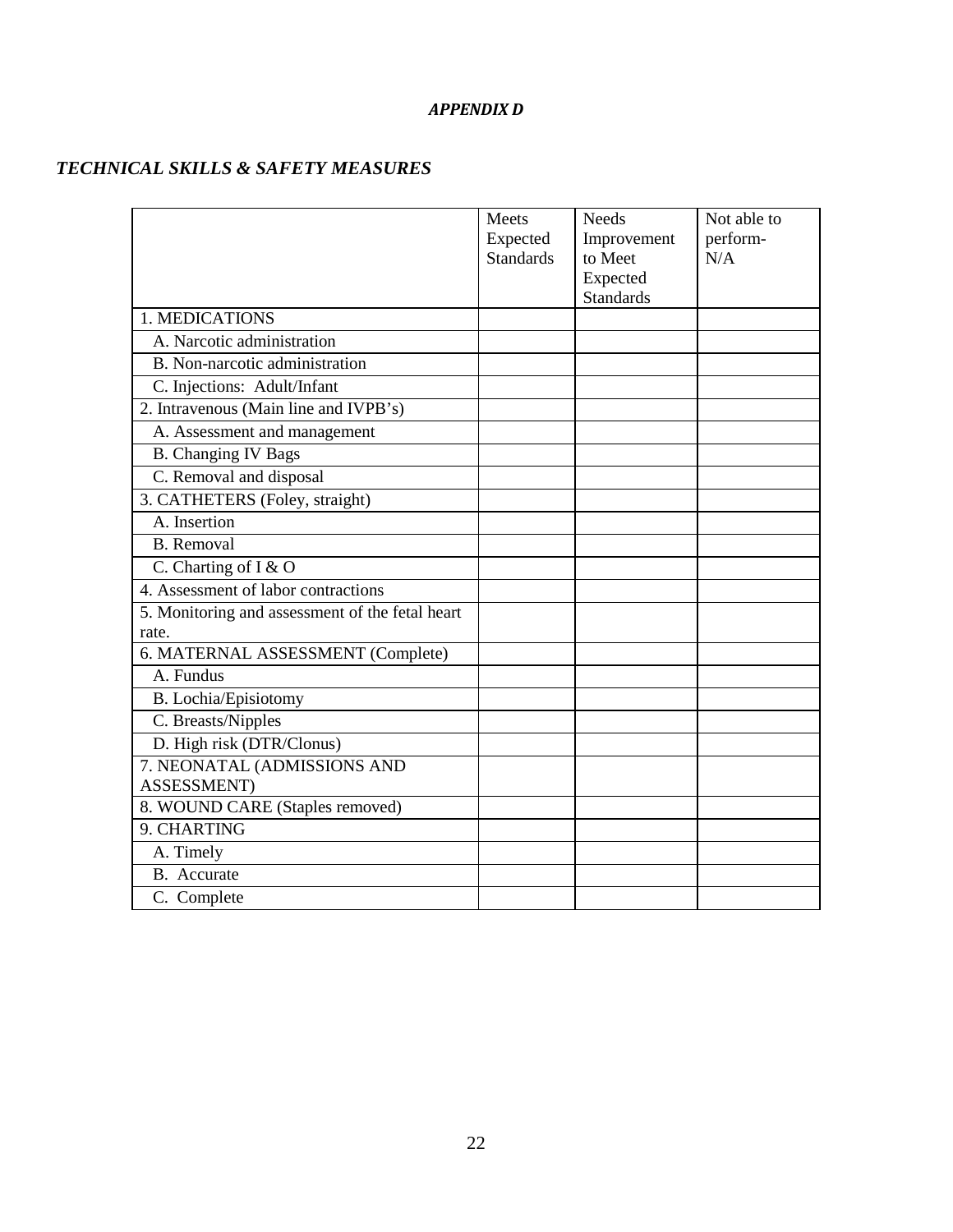#### *APPENDIX E*

## CRITICAL BEHAVIORS THAT IMMEDIATELY RESULT IN PROBATION OR POSSIBLE FAILURE OF THE COURSE:

- 1. Falsifying a client record.
- 2. Blatant disregard of client confidentiality.
- 3. Denying responsibility for one's own deviation from standard practice.
- 4. Actions that place the client in jeopardy.
- 5. Actions that place the student or colleague in jeopardy.
- 6. Abusive behavior toward clients.
- 7. Ignoring the need for essential information before intervening.

Grading scale for performance:

.

Meets Expected Standard Needs Improvement to Meet Expected Standard N/A - Not Applicable.

| <b>Student Signature:</b> |
|---------------------------|
|                           |

Faculty Signature: Date: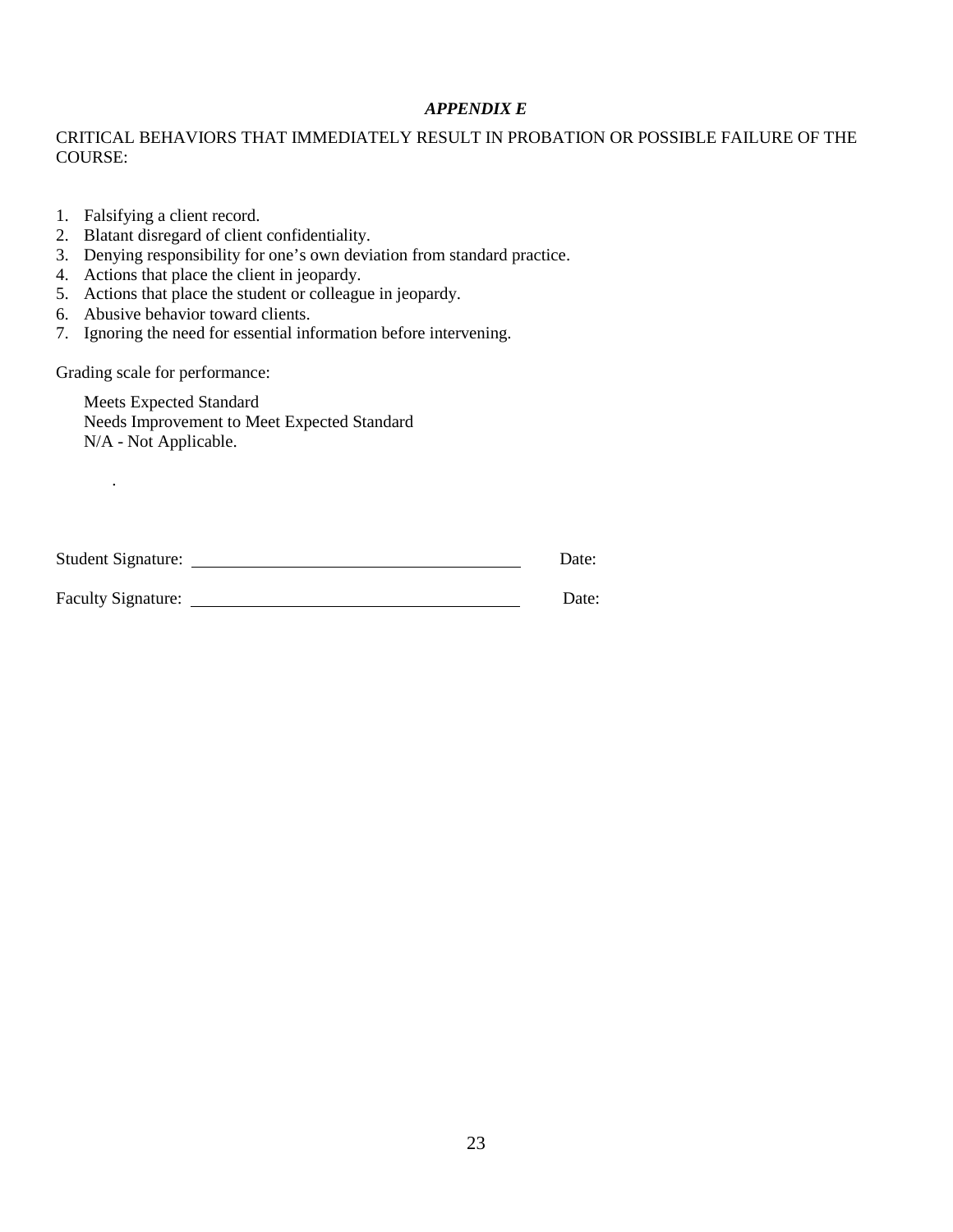# *APPENDIX F*

# **ACTUAL AND POTENTIAL INCIDENT REPORTING**

The following procedure is to be followed by the Faculty at the time of any actual or potential critical incidents or medication errors. This is a confidential survey that is intended to be used for patient/student safety and tracking purposes. The following is a list of occasions that may require reporting, including but not limited to: **Medication related incidents** such as:

- 1. Administration of the wrong medication.
- 2. Administering medication to the wrong patient.
- 3. Administering the wrong drip rate or dose.
- 4. Administering the medication at the wrong time or omitting a dose by mistake.
- 5. Unsafe medication administration.
- 6. "Near miss" medication error was stopped prior to administration by RN or Instructor.

# **Patient related incidents** such as:

- 1. Incomplete, inaccurate or incorrect charting.
- 2. Inappropriate actions resulting in actual or potential danger to patient well-being.
- 3. Demonstration of inadequate knowledge base to carry out safe clinical practice (inadequate preparation for clinical).
- 4. Patient fall or injury.
- 5. Other behaviors which warrant the concern of the nursing instructor or clinical staff.

## **Student related incidents** such as:

- 1. Any injury requiring medical treatment that occurs during clinical hours.
- 2. Fall, with or without loss of consciousness or injury.
- 3. Needle-stick (please see **Infection Control - Blood and Body Fluid Exposure** policy)
- 4. Blood or Body fluid exposure (please see **Infection Control - Blood and Body Fluid Exposure** policy)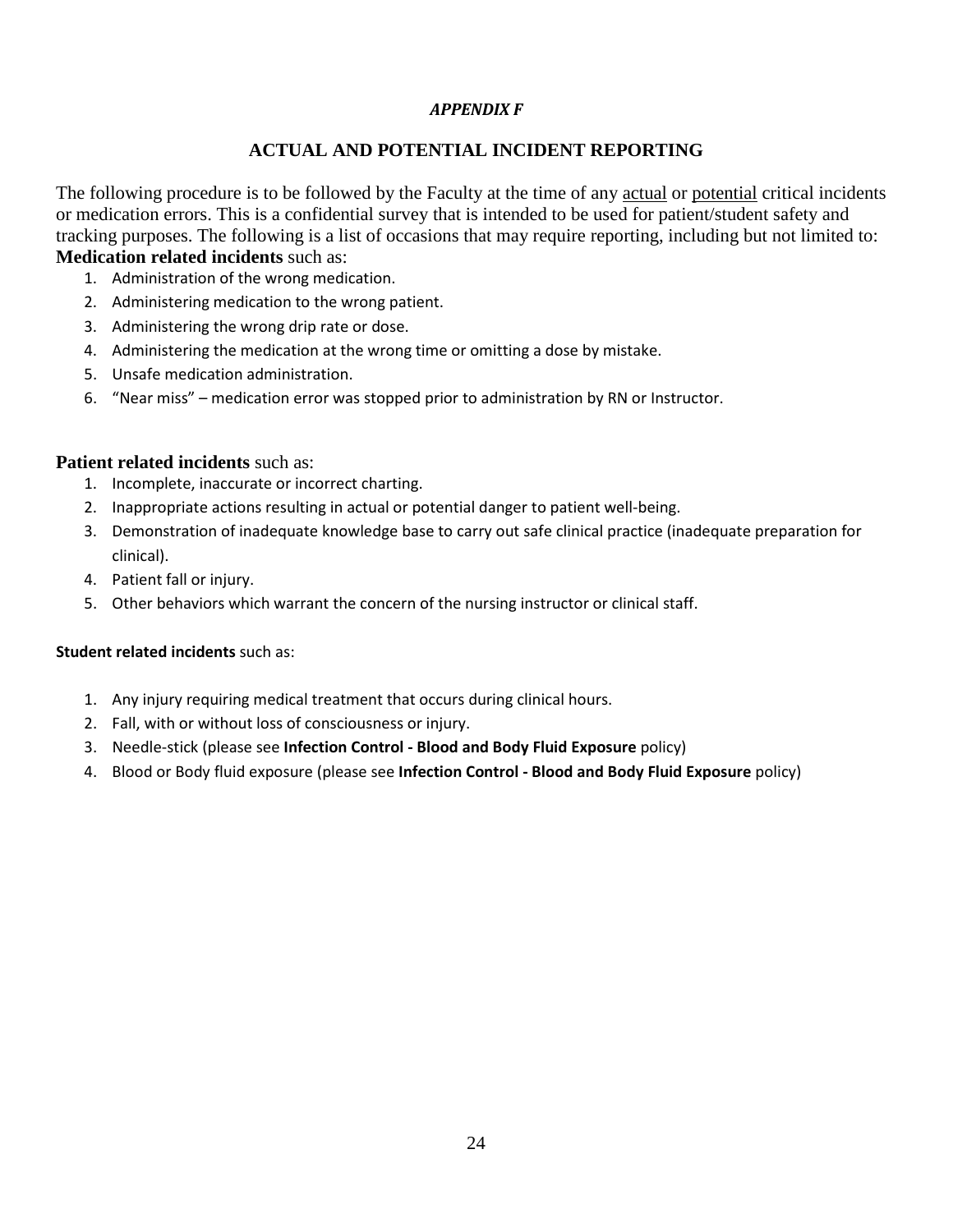# **STUDENT Procedure:**

- 1. The student will complete the incident report as soon as possible after incident or near miss, and after notifying clinical instructor of event requiring report (within 48 hours unless otherwise arranged by clinical instructor).
- 2. The student will access the **SON Incident Report** form in the SON resource folder and follow the link provided (see below).

[\(https://eclass.pointloma.edu/>](https://eclass.pointloma.edu/) School of Nursing Resource Site >SON Documents>Misc. Forms)

- 3. The survey must be completed in one sitting, once started it must be finished. Please be aware that any information pertaining to the event needs to be collected prior to beginning the survey.
- 4. Once report is complete, student to notify faculty of record for the course in which the incident took place.

Consequences, if any, of such reports shall be determined by the level team faculty in the School of Nursing.

# **FACULTY Procedure:**

- 1. Once notified of an incident requiring the completion of the **SON Incident Report**, direct student to complete report form located in eclass under the SON resource form (see above for student procedure and possible occasions requiring completion of a report).
- 2. If possible, assist the student in completing the form while together at the hospital, or arrange for the student to complete the form within 48 hours (unless otherwise unable).
- 3. Once the student has completed the form, enter Qualtrics via the link provided here to review the students report.<https://pointloma.us.qualtrics.com/ControlPanel/>
- 4. If there are any necessary updates or clarifications to be made, type up a Word document with your clarifications indicating the date and time of completion.
- 5. Contact the ASAC Chairperson, or other designee in the SON, to notify them of the students completion of the Incident Report and give comments or clarifications to them for attachment to the report and placement into the student Shared Folder.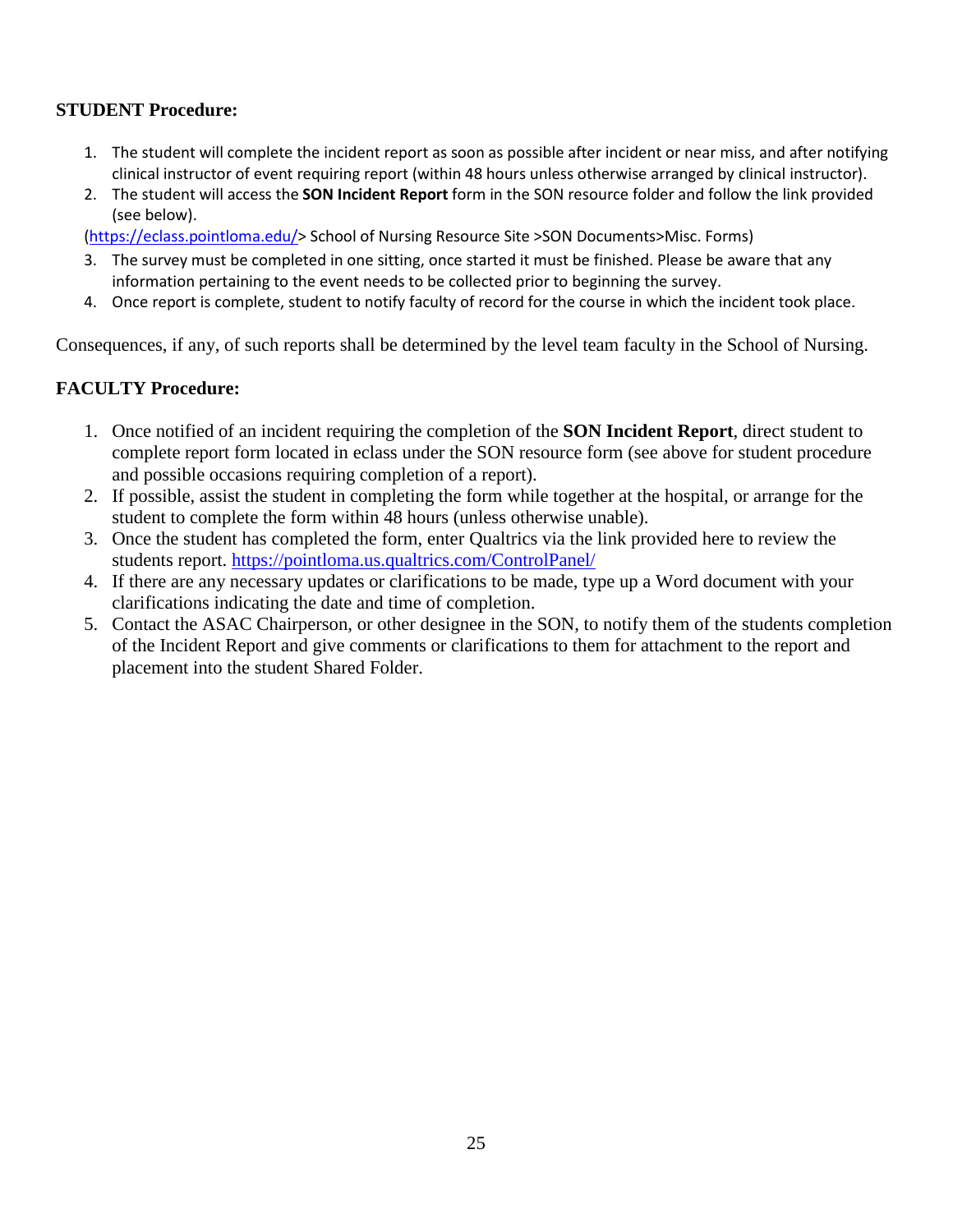# *APPENDIX G* **INFECTION CONTROL - BLOOD/BODY FLUID EXPOSURE**

- **Purpose:** This policy is established because of the particular concern for exposure to Hepatitis B, Hepatitis C, or HIV in the clinical setting.
- **For:** *Any person (faculty or student) exposed* to blood/body fluids by puncture, laceration, bites, contact through eye, nose, or mouth, or contact with pre-existing breaks in the skin. The *source person* is the person whose blood/body fluids have come in contact with the exposed person as previously listed.
- I. **Immediate First Aid** (Responsibility of the Exposed Person)
	- A. Squeeze the wound/cut to make it bleed and wash with soap and water. *(Please note the CDC does not recommend this)*.
	- B. Rinse mouth, eye, or nose with large volumes of clean water or saline.
	- C. If sutures are required or other medical intervention, the exposed person should receive immediate attention by the agency's urgent care/emergency services (student or insurance company will be billed for expenses).
- II. **Report of Incident** (Responsibility of the Exposed Person)
	- A. Contact Instructor and Supervisor/Preceptor/Primary Nurse
	- B. Complete Agency Incident Report *AND* School of Nursing Incident Report (via eclass link) as soon as possible.
	- C. Seek professional first-aid follow-up via the urgent care/emergency department **within one hour of the incident.**
	- D. Contact personal health care provider.

## III. **Instructor's Responsibility**

- A. Assist in completing Agency Incident Form *AND* School of Nursing Incident Report. Place a copy in the student's file.
- B. Notify Employee Health/Quality Assurance Personnel in Agency and Human Resources at Point Loma Nazarene University (619-849-2534).
- C. Notify SON Dean and Human Resources department to initiate Workman's Comp process.



IN CASE OF WORK **RELATED INJURY** 

| <b>DURING REGULAR WORK HOURS:</b><br>Go to or contact:<br><b>PLNU Wellness Center</b><br>1 <sup>5T</sup> floor Nicholson Commons<br>Extension 2574      | If the Wellness Center is closed,<br>contact Human Resources<br>Mieras Hall, Top Floor<br>Extension 2203 or 2240 |
|---------------------------------------------------------------------------------------------------------------------------------------------------------|------------------------------------------------------------------------------------------------------------------|
| <b>AFTER HOURS &amp; WEEKENDS:</b>                                                                                                                      | IF INJURY IS SEVERE OR LIFE<br><b>THREATENING:</b>                                                               |
| Call Shelter Island Medical Group<br>1370 Rosecrans Street<br>619-223-2668 (On Call 24 hrs)<br>*notify Human Resources the following<br>work day x2203. | Contact Public Safety<br>Extension 2525                                                                          |

\*\*\*Please note, for any work related injury you must contact one of these parties immediately.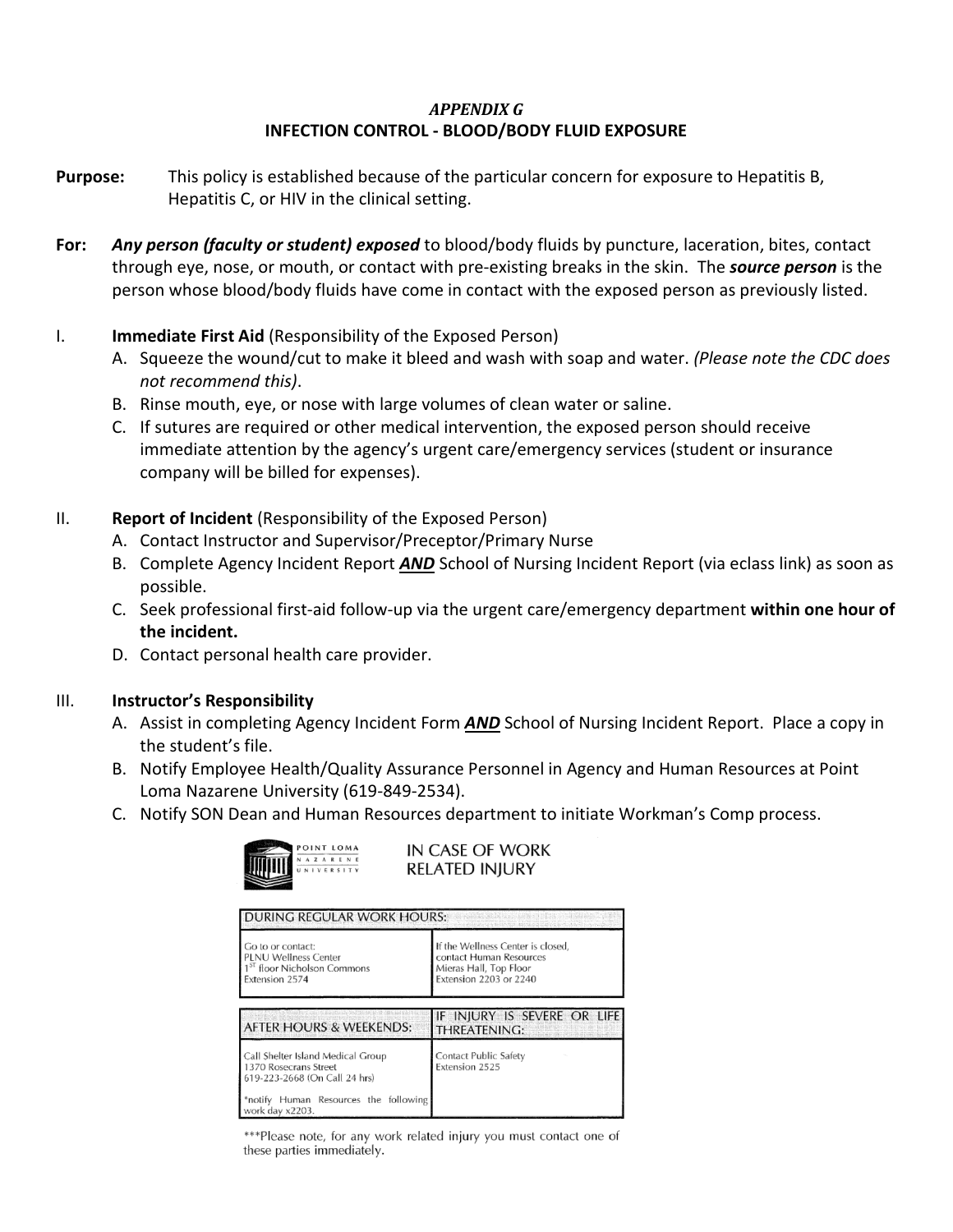- D. Assure the student's access to professional first-aid treatment.
- E. Obtain information on the Agency's policy for Blood/Body/Fluid Exposure treatment.
- F. Document events related to the incident. Relevant information that should be included (CDC, 1998a):
	- 1. date and time of exposure;
	- 2. details of the procedure being performed, including where and how the exposure occurred, and if the exposure was related to a sharp device, the type of device and how and when in the course of handling the device the exposure occurred;
	- 3. details of the exposure, including the type and amount of fluid or material and the severity of the exposure, (e.g., for a percutaneous exposure, depth of injury and whether fluid was injected; or for a skin or mucous membrane exposure, the estimated volume of material and duration of contact and the condition of the skin [e.g., chapped, abraded, or intact]).
- G. Initiate follow-up contact with Clinical Agency Health/Quality Assurance personnel within 72 hours.
- H. **Urgent Care Protocol:** If there is a clinical agency policy in place for such an incident, adhere to it. Otherwise, if there isn't one, the School of Nursing procedure is to:
	- a. Obtain consent from the source person to have blood withdrawn for testing purposes. If the source person refuses to consent to a lab draw, *an emergency care physician must submit a report within 24 hours* and provide an evaluation of the source person within 72 hours. Notify the source person's primary physician who *must* respond to the urgent care agency/ED, or to the exposed person's primary physician within three weeks. If the source person refuses to consent to a blood draw, any blood that has been drawn for a diagnostic study can be used (if available). Urgent Care/ED personnel are to notify the person who has been exposed as soon as possible of the test results as to whether or not the source person is positive for HIV. *Note*: the CDC recommends an FDA approved test kit that can be used in a situation where enzyme immunoassy (EIA) for HIV, cannot be completed within 24-48 hours.
	- b. Obtain consent from the exposed person to have blood drawn for baseline information.
	- c. Obtain a history of incident and a report of the examination of exposed areas of the exposed person.
	- d. Provide counseling and options of prophylactic procedures to the exposed person.
	- e. Obtain follow-up information about the blood/body fluids of the source person from the Employee Health/Quality Assurance Personnel, and the attending physician.
- IV. **Treatment** The recommended procedure for:

# A. **Hepatitis B**

- 1. Immune Globulin (0.06 ml/kg) within 24 hours if the exposed person has not completed the vaccination series, then follow the accelerated schedule for Hep B vaccine.
- 2. If the person has not been vaccinated, give Hep B on an accelerated schedule starting immediately, followed in one, and two months later. Check blood titers one month after 3<sup>rd</sup> dose of vaccine. Give a booster shot in 12 months.